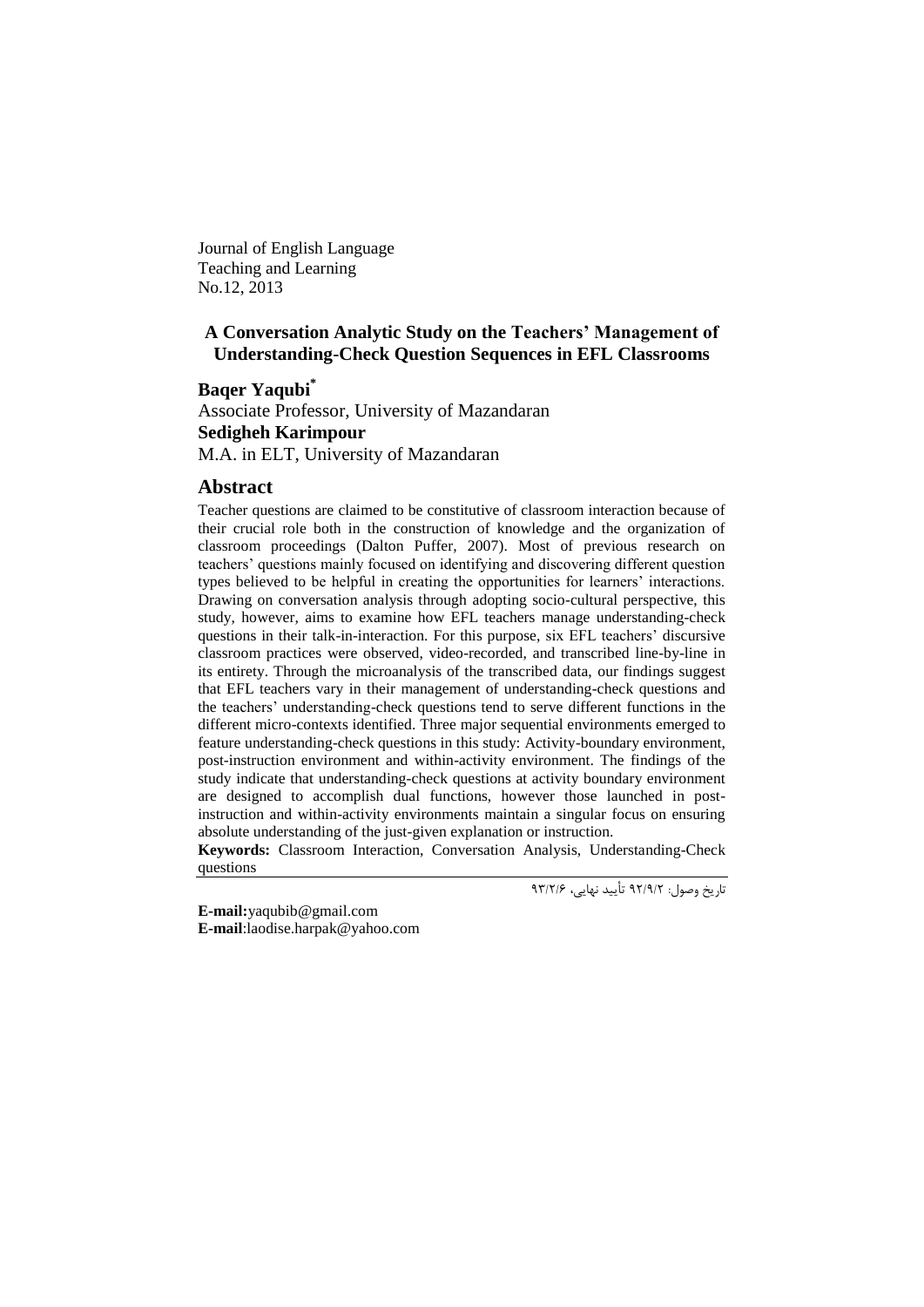## **Introduction**

Classroom discourse is typically dominated by question-answer routines, with teachers asking most of the questions as one of the common practices through which they control and manage their classroom interaction (Walsh, 2006). In the second language classrooms, teachers' questions as powerful instructional tools are claimed to contribute to the creation of linguistic and cognitive developments (Gibbons, 2003; Kim, 2010). Moreover, questions provide a potential space for teachers to examine if they systematically create opportunities for learning to emerge. Despite the significance granted to teacher questions in the teacher education literature in applied linguistics (Wajnryb 1992; Richards & Lockhart 1996; Ur 1996; Thompson 1997) only a small portion of the CA work has so far focused on the details of questions (e.g. Lee, 2006; Waring, 2012, 2013).Instead, most of previous research on classroom questions, in general, has focused on categorizing questions into different types and on how questions are used by EFL/ESL teachers (Ellis, 2008). In the following section, we synthesize the body of work on teacher questions which serve as a background to our current study.

## **Prior Works on Teacher Questions**

Teacher questions in general have received a reasonable amount of scholarly attention in the educational and applied linguistics literature (Waring, 2013). However, much attention has been devoted to categorizing questions into different typologies. For example, Brock (1986) categorized questions into display versus referential questions. According to his findings, ESL teachers who trained to ask referential questions ask more of such questions and receive more extended learner responses as a result (Brock, 1986).Based on his classification, questions asked for factual recall or recognition are display and those for evaluation and judgments are referential questions. Long and Sato s' (1983) study suggested that display questions ask the respondent to provide, or to display knowledge of information already known by the questioner while referential questions request information not known by the questioner. Their result showed that ESL teachers use more display questions while native speakers use more referential questions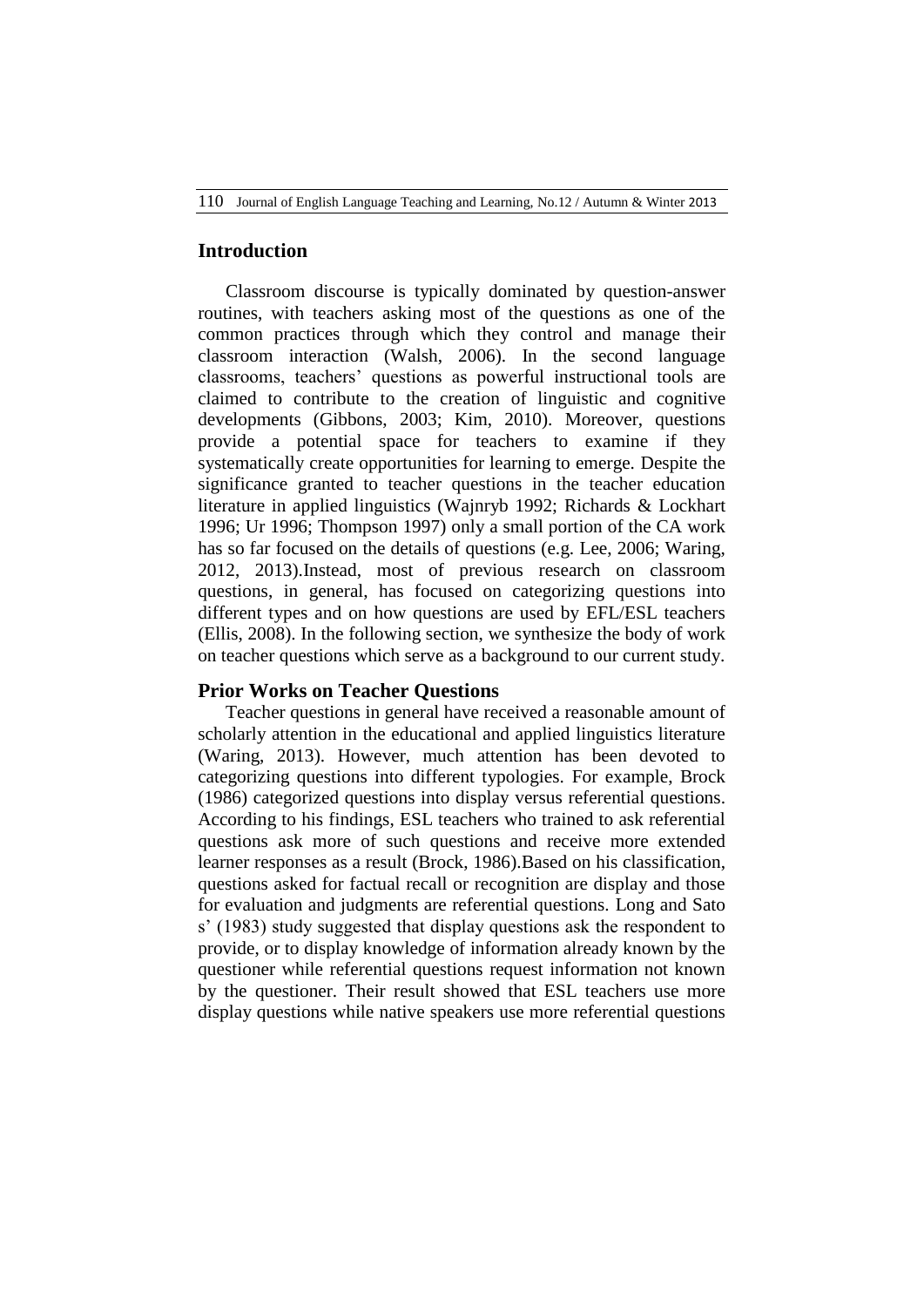in informal conversational settings. In the same way, Musumeci's (1996) study suggested that display questions served primarily as understanding-check questions. However, more recently teachers' questions have been investigated from the perspective of how they might increase the amount of interaction and thus negotiation of meaning in classroom discourse (Long, 1983; Gass, 1997).

According to Johnson (1995), teachers control what happens in the class through the ways they use the language. In other words, teachers' interactional behaviors have the potentiality to promote or prevent interaction or negotiation of meaning. Donato (2000) argued that, teachers' questions and particularly their understanding-checks and clarification request questions monitors and facilitates learners' comprehension of input. He stated that, teachers used understandingchecks to motivate learner comprehension during the activities. In addition, through checking understanding, teachers work to maintain learner involvement in task. Musumeci's study (1996) showed that not only teachers talk more than their learners in the class; they manage classroom talk through initiating the majority of their verbal exchanges by means of a question most often in the form of an explicit request for information followed by the selection of a particular learner to respond. In other words, display questions constituted teachers' preferred manner of initiating an exchange. Therefore, the length of the learners' turns varied according to whether they were in response to a closed or an open-ended contentbased display question and unlike closed display questions, openended display questions that are content-based may produce longer and more extensive learner responses. The results showed that teacher-initiated referential questions were rare in the data, but those that did occur were closed and produced much shorter responses than the open-ended display questions. In line with previous studies, Shomoossi's study (2004) showed that the amount of classroom interaction caused by referential questions is much greater than that caused by displays, thus referential questions cause more interaction than display questions. Moreover, according to Shomoossi (2004) while display questions are usually asked for checking understanding, confirmation and request for clarification, referential questions are usually used to fill the information gaps. Therefore, teacher behaviors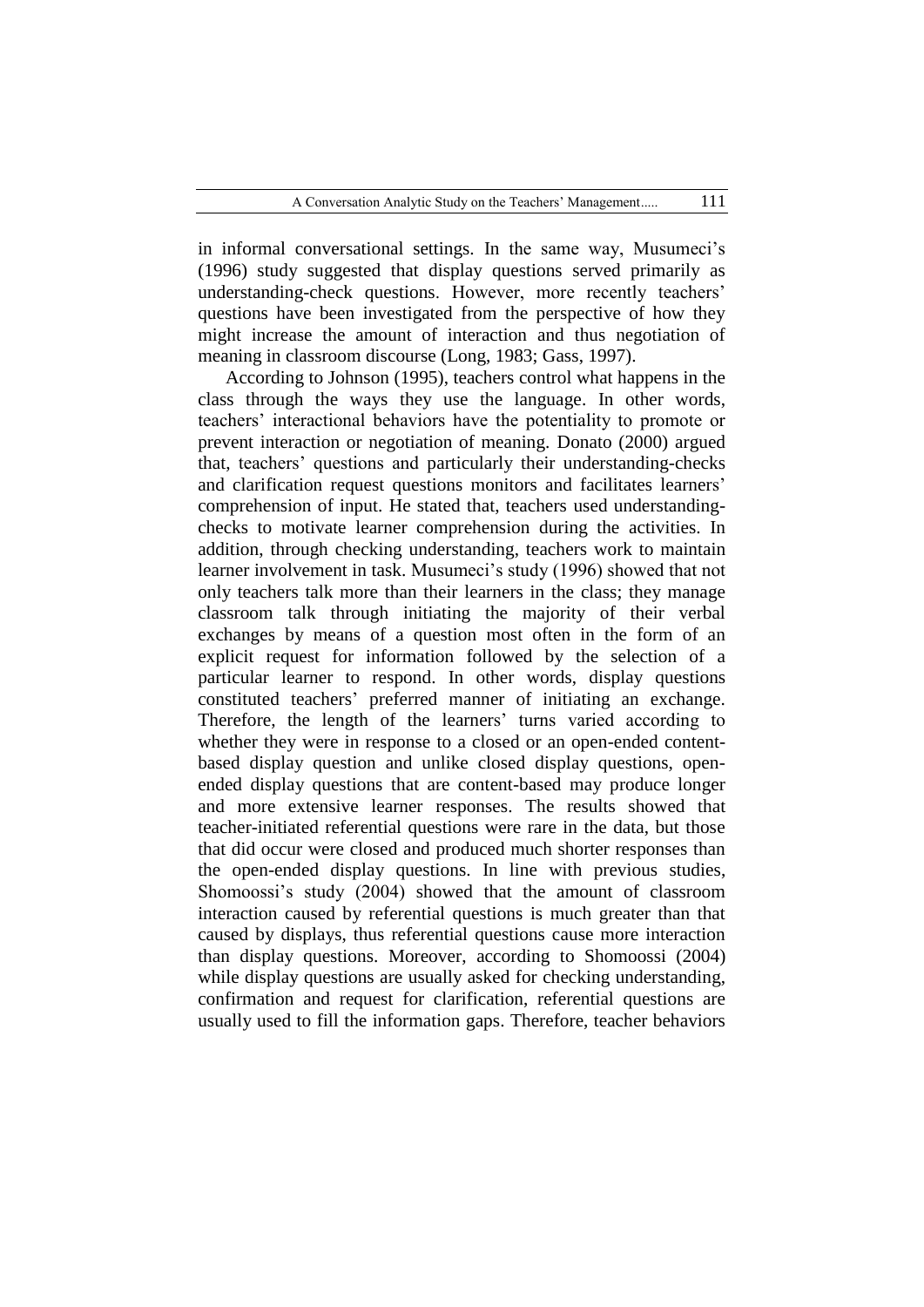such as repeated questions, low language proficiency, and limiting the class to the textbook were among the observed factors leading to the reduction of interaction while misunderstanding, motivation, selection of interesting topics, teachers' attention and information gap might enhance the amount of interaction and negotiation of meaning in the class. More recently, Walsh (2013) found that space for interaction is created through elicitation practices such as increasing pauses, acknowledging contributions, scaffolding turns, minimizing interruptions and allowing extended learner turns. Moreover, his analysis showed that space is also created in relation to the ways in which responses are handled through practices such as shaping, reformulating, seeking clarification, pushing for more information, asking guiding questions.

One teacher behavior which is going to be analyzed in this study is understanding-check questions which are frequently used by teachers both in EFL and ESL contexts. Understanding-check question as one type of question has been defined by Long and Sato(1983) as "any expression by native speaker designed to establish whether that speaker's preceding utterance has been understood by the interlocutor" (p.268) and they are typically formed by tag questions, repetitions, or by utterances which explicitly check understanding of the interlocutor. In this respect, Waring's recent study (2012) on understanding-check questions suggested that learners follow some routines while making responses to teachers' understanding-check questions. In other words, her study attempted to show that teachers' behaviors lead learners to show distinguishing type of responses. In other words, learners have varied types of orientations toward teachers' understanding-check questions.

Most of the previous studies on teacher questions have largely focused on identifying question types. Moreover, while there are considerable amounts of research on teacher questions, most of these studies were conducted in ESL context adapting etic view toward the study of questions (e.g. Koshik, 2002; Walsh, 2006) and they have largely focused on identifying questions types and creating taxonomies (Long and Sato, 1983; Thompson, 1997). Moreover, checking learners' understanding as an essential component of teacher talk has been mostly overlooked in previous studies. Though the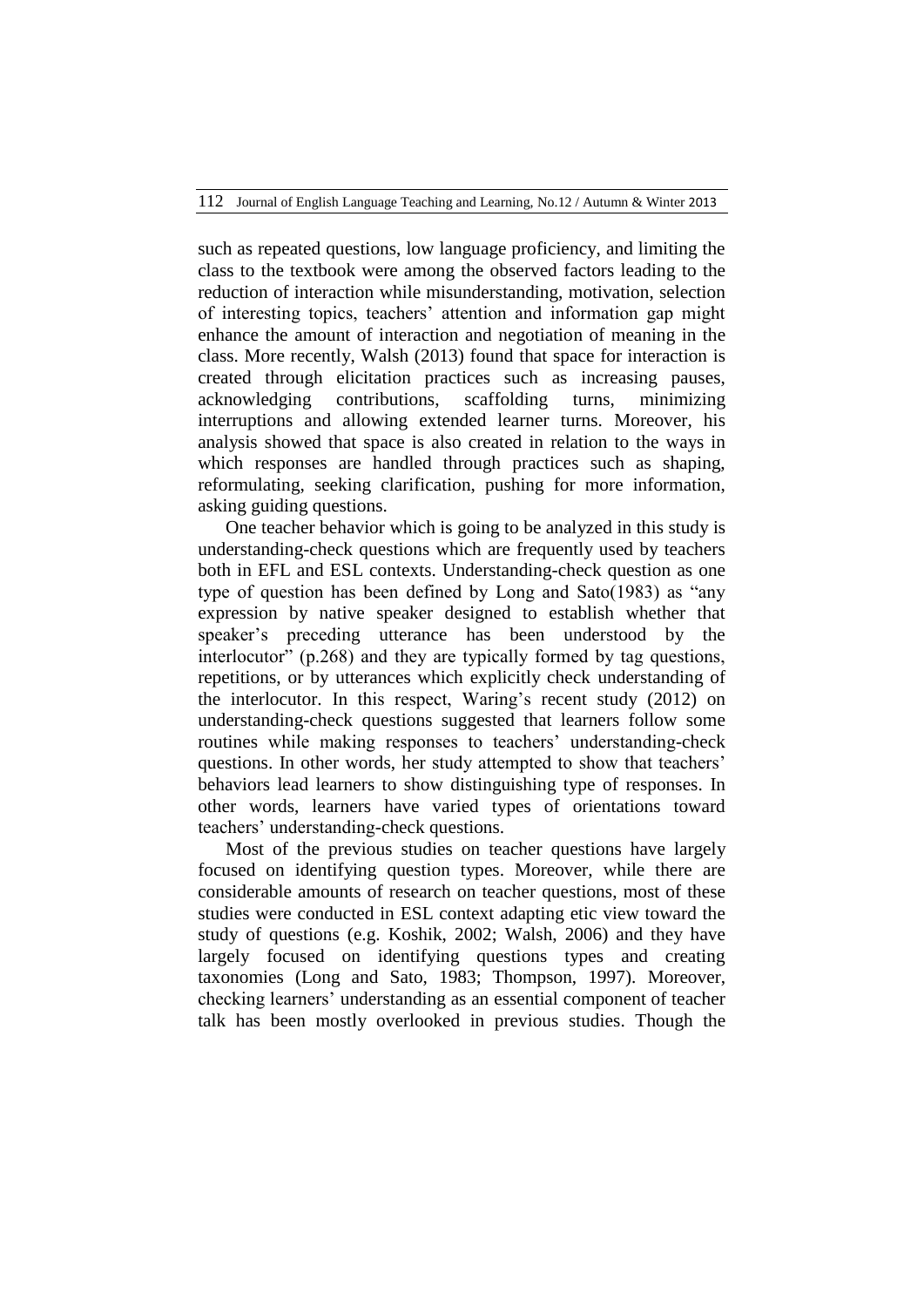importance of using questions to check understanding is acknowledged in previous studies (e.g. Richards & Lockhart, 1996; Wajnryb, 1992), few studies provided specificity on how understanding-check questions are formulated, their contexts of use, or strategies for effective implementation. In sum, prior work on teacher questions has greatly enhanced our understanding of their taxonomies, relevance to the communicative language classroom, and the work they accomplish in the details of pedagogical interaction. The present study extends the existing literature on teacher questions by focusing on a previously unanalyzed type of question that is understanding-check question. Therefore, the purpose of this article is to provide an empirical account of how understanding-check questions work in reality of classroom discourse in order to show how such questions are produced, within what sequential environments they are used and other than checking learners' understandings, what other social actions or functions they may serve.

This study takes conversational analysis (CA) as its methodological framework. CA is the unique way of analyzing social interaction. The usefulness of CA as an analytical tool, especially in applied linguistics, has been discussed by many scholars (e.g. Kasper, 2009; Kasper & Wagner, 2011; Long, 2007).According to Walsh (2002), CA forces the researcher to focus on the interaction patterns emerging from the data, rather than relying on any preconceived notions which language teachers may bring to the data. It provides an analytic tool which makes it possible for the researcher to have the micro-analysis of classroom discourse. The underlying philosophy beyond CA studies is that social contexts are not static but are constantly being formed by the participants through their use of language and the ways in which turn-taking, openings and closings and so on are locally managed. In this respect, CA approaches consider contexts as something that mutually constructed between the participants. Wong and Waring (2010) claim that, various interactional practices combine to form conversation as a system: turn-taking practices, sequencing practices, overall structuring practices and repair practices. The perspective that should be taken by CA analysts to analyze the data should be emic perspective which according to Wong and Waring (2010) is "a way of looking at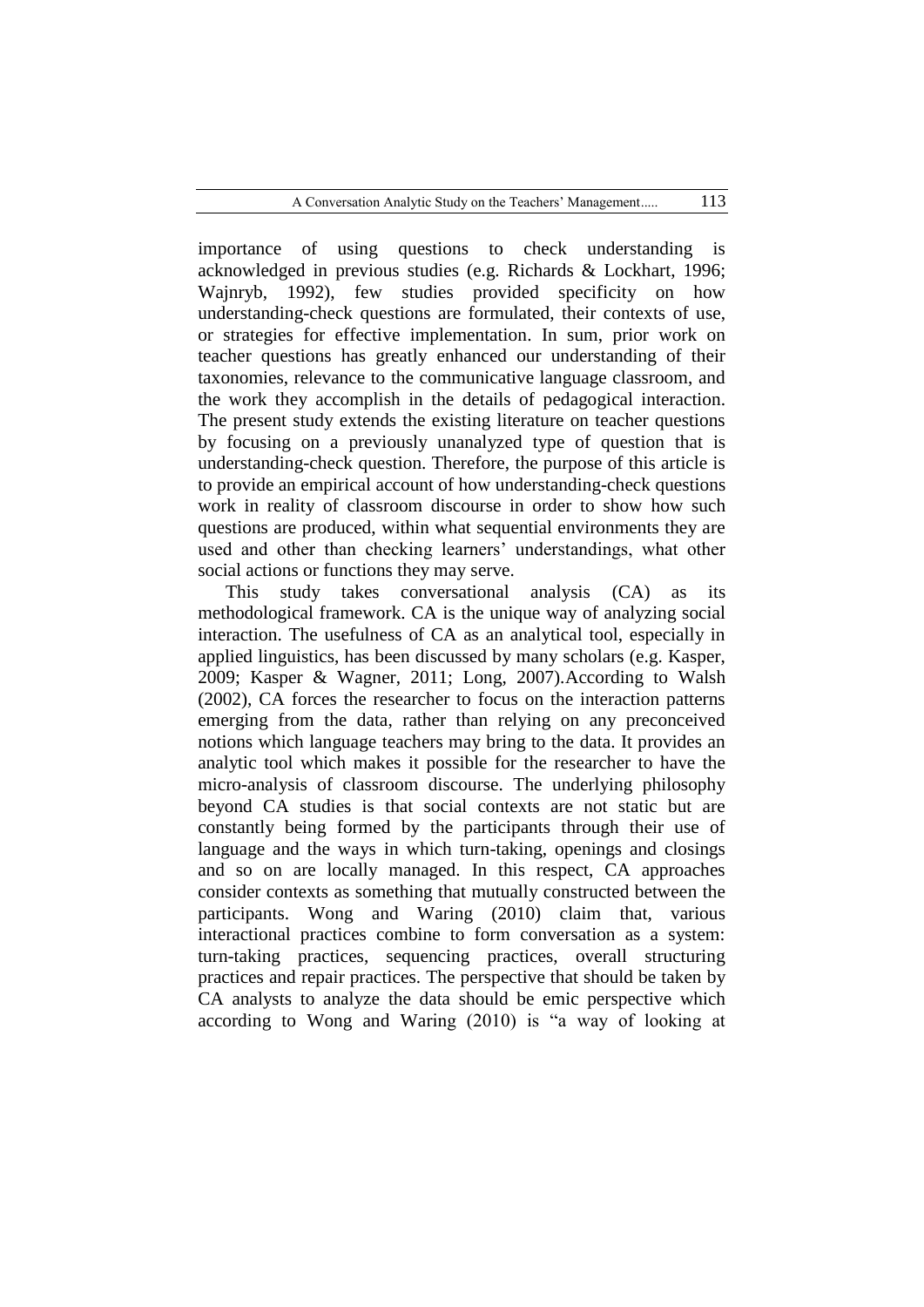114 Journal of English Language Teaching and Learning, No.12 / Autumn & Winter 2013

language and social interaction from an insider's perspective, i.e., stepping inside the shoes of participants to understand their talk and actions." (p. 6). The present study focused on turn-taking system and sequential organization as the core of classroom interactional competence. Thus, this study takes conversation analysis approach, through paying close attention to teacher's use of understandingchecks and the functions which they may serve in classroom discourse.

To sum up, the literature reviewed in this study suggested that there exist few studies on teachers' practice of questions and more specifically their practice of checking understanding in EFL context. In addition, there are few studies on teachers' practice of checking learners' understanding with CA perspective both in ESL and in EFL settings. Moreover, while prior CA studies provided important insights into the nature and functions of understanding-check questions, this study attempts to continue the exploration through providing a rich descriptive data about teachers' management of understanding-check questions in EFL context. In this respect, this study tried to keep an "unmotivated looking" (Psathas, 1995) through the investigation of teachers' understanding-checks to show the relationship between teachers' use of understanding-checks and the functions which they serve in different micro-contexts. Therefore, two research questions, which guide this study, are: 1) How do EFL teachers manage understanding-check questions? and 2) What are the functions of understanding-check questions in three sequential microcontexts?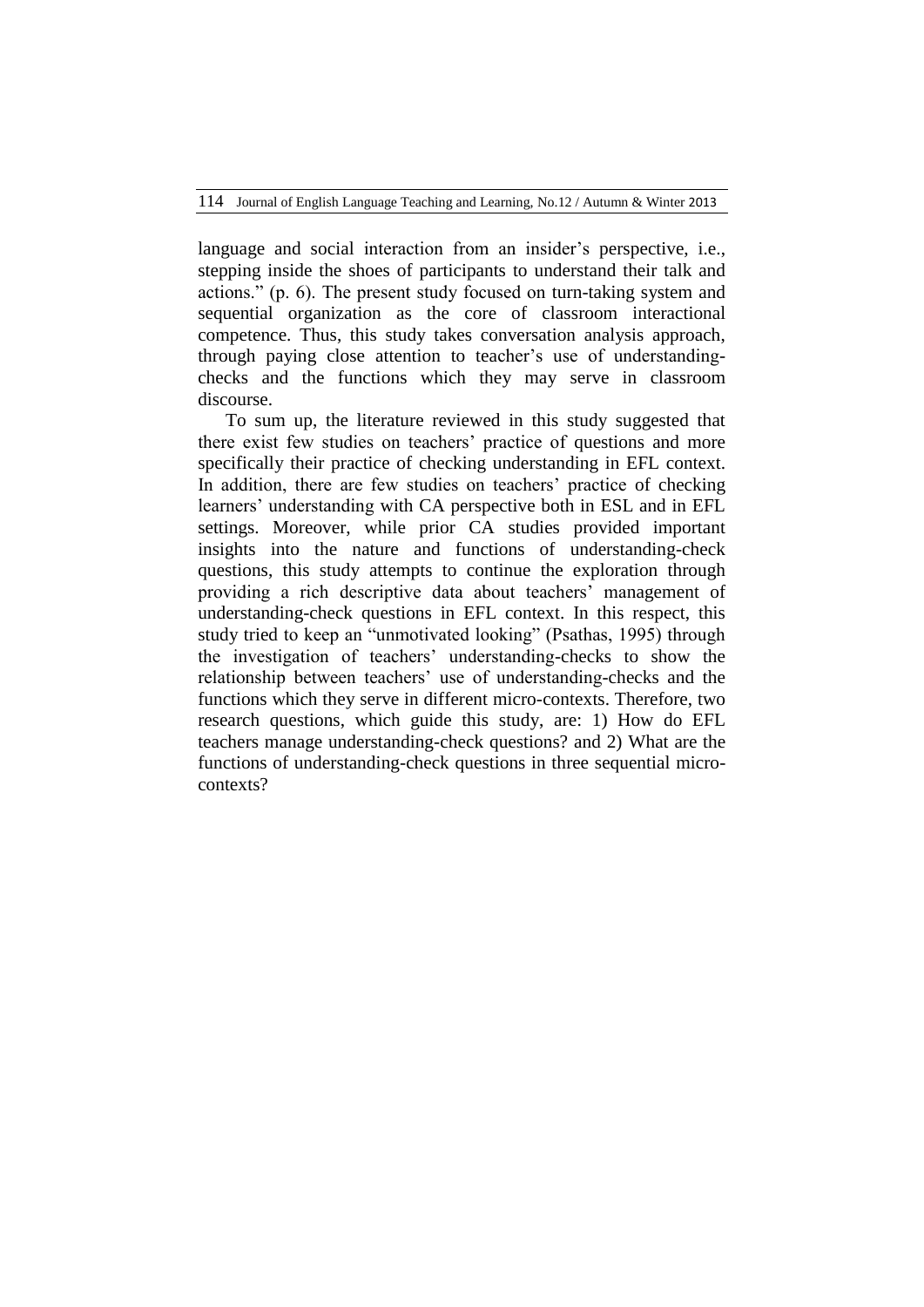# **Method**

### *Participants*

The participants of this study were 6 intermediate-level and Farsi-L1Iranian EFL teachers and their 178learners from two private language institutes in two cities of Iran. The criteria we developed for selecting the participants in this study included willingness to participate in the study and teaching at intermediate-level. The size of the classes ranged between 5 to 23learners. Among teacher participants of this study, three teachers were male and three were female. The age of the teacher participants in this study ranged between 23-32 years old. In addition, the most experienced teacher had nine-year experience of teaching in EFL classes, while the least experienced one had two-year experience. As such, the final number of the participants in this study came to be 6 EFL teachers and their 178 learners who will hereafter be referred to as the main participants of the study. All the courses were long-term intensive ones. Besides, the courses aimed to develop learners' four language skills- listening, speaking, reading and writing while the focus in all classes was on speaking skill of the learners.

#### *Data Collection*

Since the aim of this study is to provide a rich descriptive data about teachers' management of understanding-check questions in naturally occurring interaction, this study used conversation analysis (CA) framework (Hutchby & Wooffitt, 1998; Psathas, 1995).As with other CA studies, we first collected spoken data through audio and video recordings and then all lessons were transcribed in detail. Therefore, the data for this study came from video recordings, drawn from EFL classroom lessons involving teachers and learners who were Farsi-L1 speakers. The teachers let us videotape two of their sessions, for a total of twelve 90-minute lessons, totaling approximately 18 hours, a reasonable sample size on which to draw conclusions in the light of evidence from previous studies (Seed house, 2004). A total of twelve lessons and classroom observations were then used for data analysis.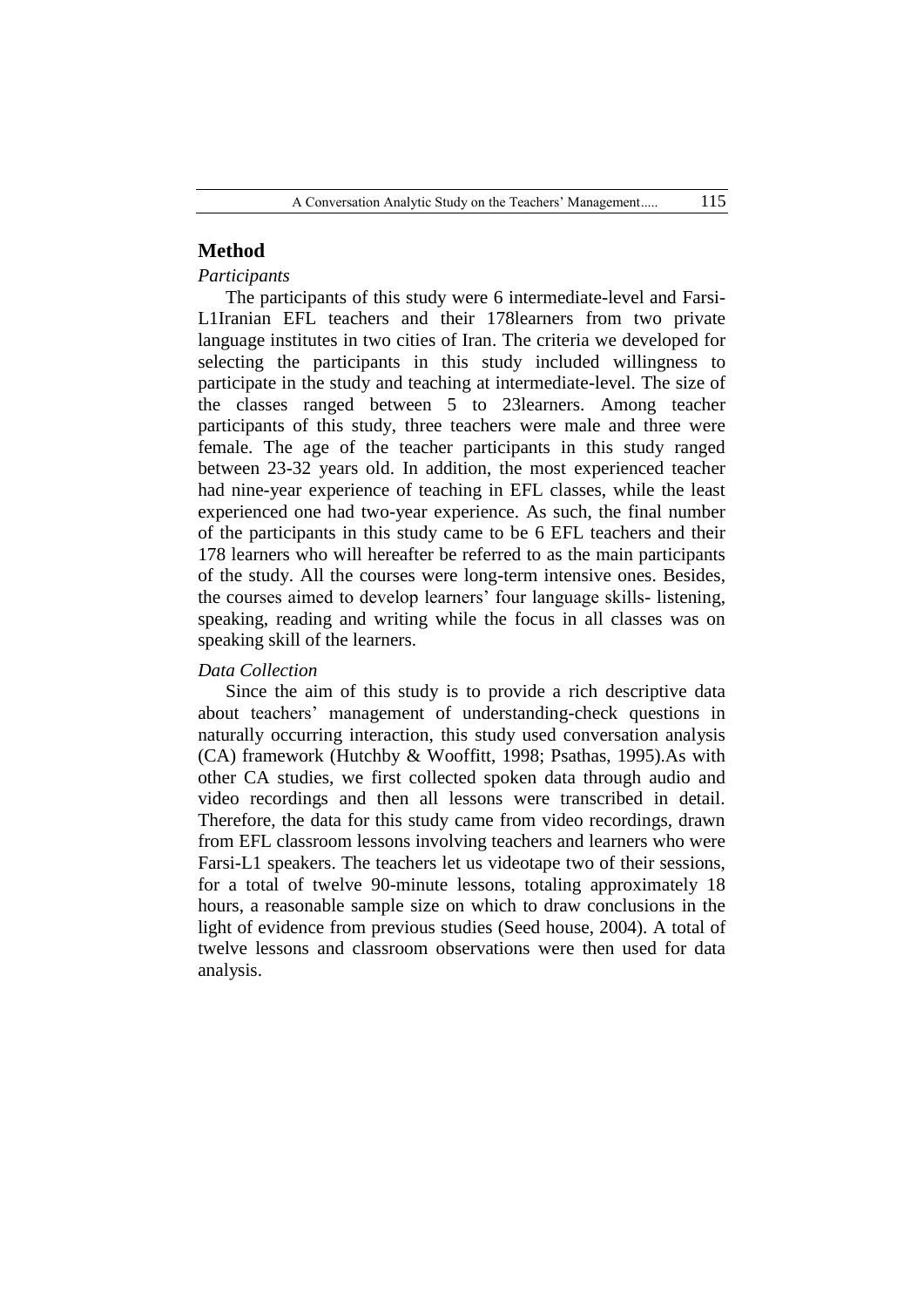While video recording the lessons, two video cameras were placed in the classes, one recording the teacher and one the learners. The learners were seated in a semicircle; therefore, the two available cameras captured a full view of the classes. In CA studies, researchers could be provided with nonverbal features through analysis of talk in interaction especially in complex settings with more than a few speakers, like classrooms. Such features could be nonverbal behaviors of the participants such as gazing, nodding, hand gestures, irritations and intonations and the like. Moreover, in order to gain a more qualified voice of teachers' talk, MP4 players were placed on teachers' desks. The recordings made it possible for us to go back to the conversation time and time again. In order to mitigate the presence of the two cameras in the classes and to ensure the naturalness of participants' practices, we video recorded each teacher's class two times. Moreover, in order to minimize the observer effect, we tried to place the two cameras at places which were out of teachers and learners' immediate lines of sight.

All 19 hours were transcribed in their entirety using a modified version of the system developed by Gail Jefferson (1983). The resulting understanding-checks of this study came from over and over reading of theses 19 hours classroom transcriptions. In order to analyze the data we analyzed turns of talk at immediate local contexts. After analyzing turns for several times, teachers' questions and then more specifically teachers' understating-check questions were subject to detailed scrutiny for the current study.

#### *Data Analysis*

The analysis of the data in this study was conducted within a CA framework. Through taking conversation analysis approach, this study pays close attention to teachers' management of understanding-check questions. In this respect, a line-by-line CA analysis of the entire collection was done which finally resulted in a few observations concerning teachers' understanding-checks. Based on the initial analysis of the data, all the instances of understanding-check questions were *yes/no* questions. Moreover, three major sequential environments emerge to feature the presence of understanding-check questions in this study: (1) activity boundaries occasions (2) post–teacher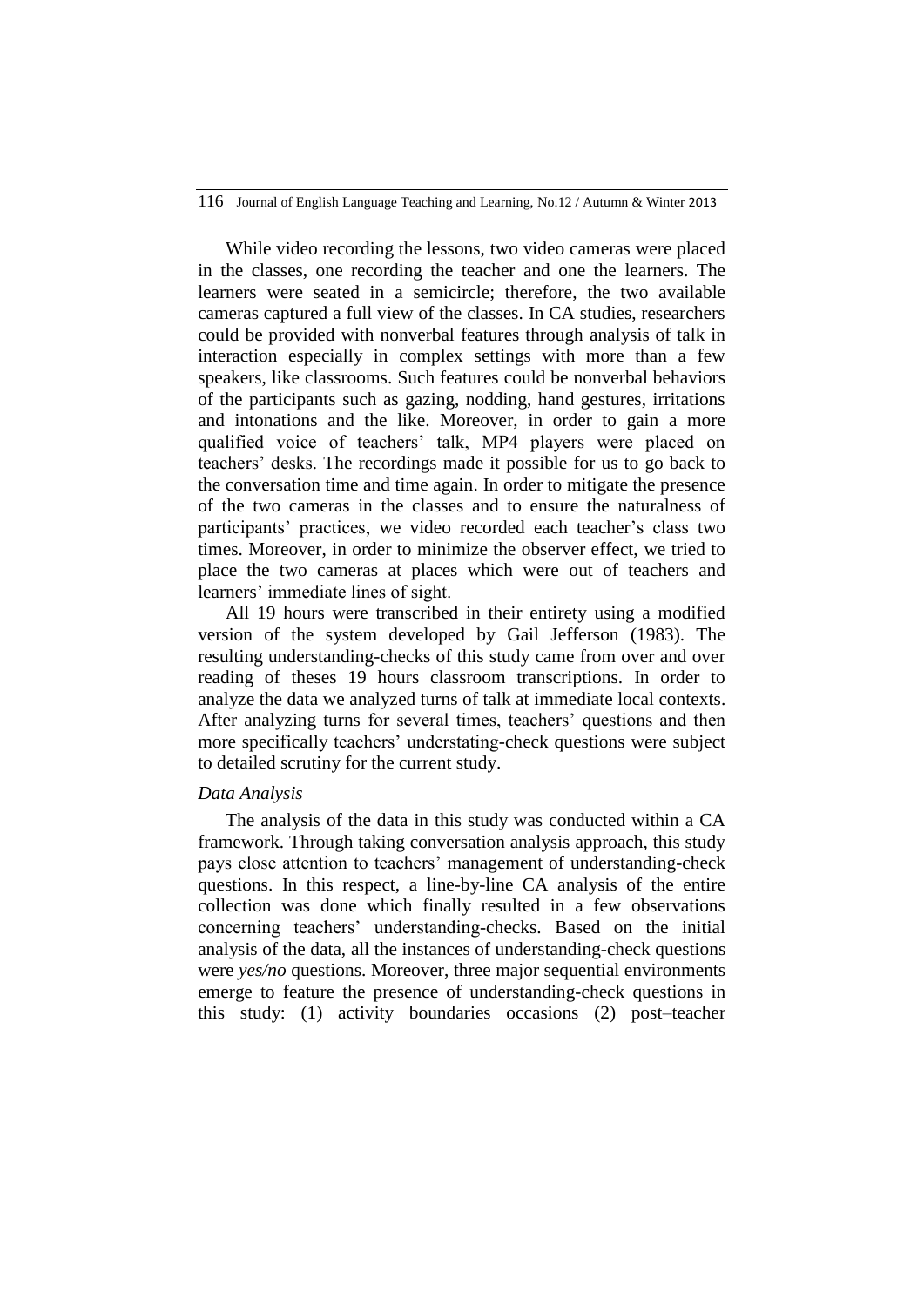instructions/explanation occasion and (3) within-activity occasion. Activity boundary is an occasion where a particular lesson segment is ending and moving to the next section is relevant. Post-explanation or post-instruction is a place where the teacher has already finished explaining a vocabulary item, a grammatical structure or the like, or just completed giving instructions for an upcoming activity (Waring, 2012). Finally, within activity is a juncture where the teacher is in the middle of explanation and activity and during the explanation or activity s/he uses understanding-check questions. Finally, in selecting extracts to be included in this study aside from ensuring that the full range of practices are represented based on the detailed CA analysis of the six cases, we also made an effort to include extracts from all six classes to provide some evidence that the practices were not unique to individual teachers or learners. It would be relevant here to note CA's treatment of deviant cases (ten Have, 2007). According to Waring (2012) when it comes to cases that do not fit the general pattern being proposed, they are subject to even closer scrutiny rather than being neglected. Therefore, in order to show that the particular instance is not unique to especial teacher participant, it would be better to provide more than one example for each of the cases in the data.

In the remainder of this paper, we aim to show how teacher participants of this study manage understanding-check questions in different ways: in the activity-boundary cases, the understandingcheck questions are in part produced as a possible activity-closing sequence prior to transitioning to the next lesson segment, where *no problem* responses are welcomed and taken as a basis for sequence closing. However, in the post-explanation and within-activity cases, on the other hand, *yes problem* is treated and pursued as a real possibility, where the teachers display a reluctance to move on without absolute assurance of learner understanding.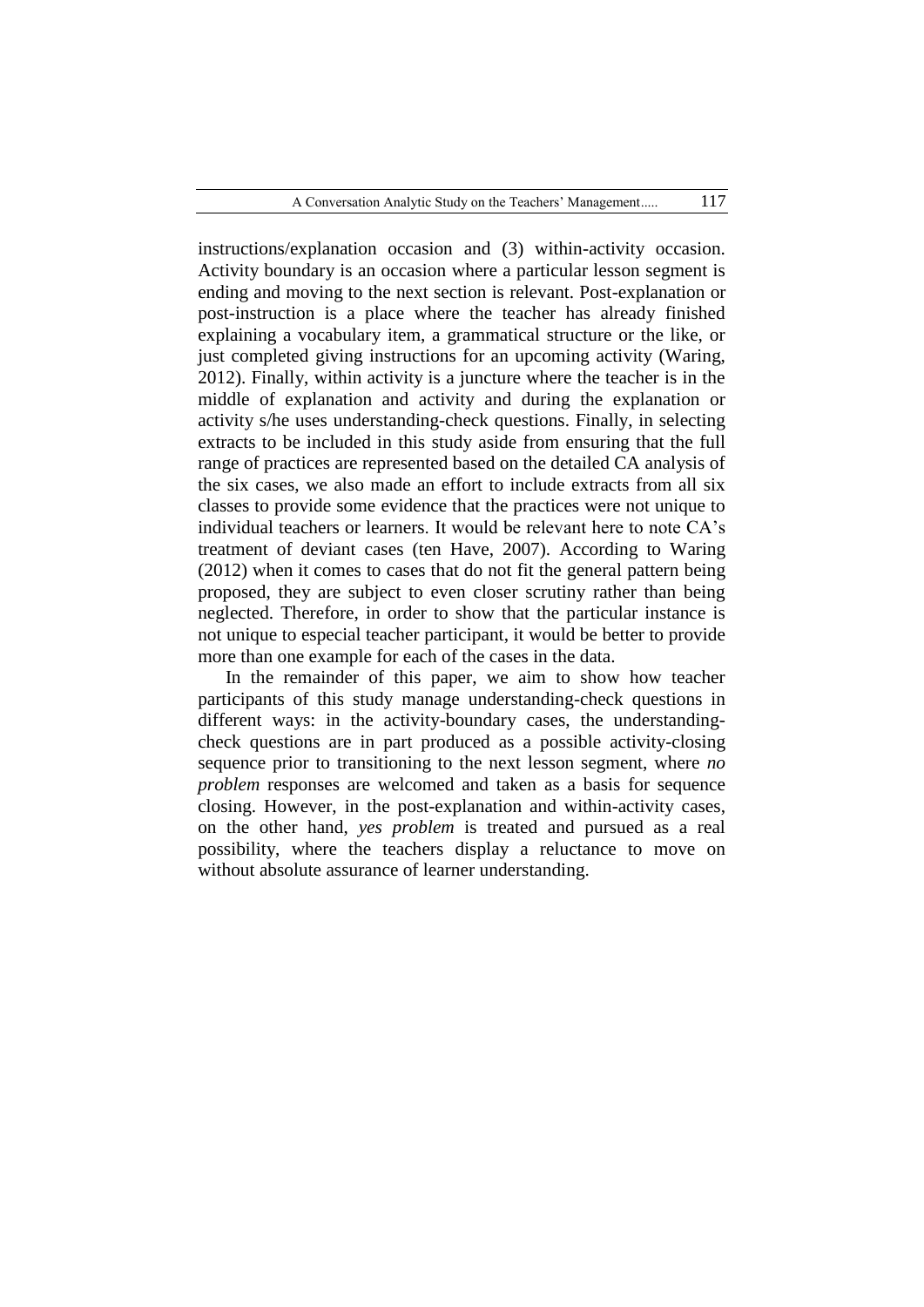## **Results**

Since the analysis of data in this study was conducted within a conversation analysis framework, we provided the data analysis with thick descriptions to ensure the validity of the analysis and findings. Though, the qualitative results will shape the core findings of our study, we included some quantitative findings first because, EFL teachers tend to utilize understanding-check questions in their lessons. Second, although qualitative results shape the core findings of this study, numerical findings are as important as non-numerical findings. And third, because we regarded this study (a CA study of teachers' management of understanding-checks) as a kind of new study in Iran as EFL context, we felt it was necessary to report any findings related to the topic including numerical findings.

This section reports on distribution of understanding-check questions used by participant teachers of this study. As shown in Table 1, the participant teachers used total number of 2224 questions altogether (28%) of which were understanding-check questions. In other words, these six teachers had tendency to use understandingcheck questions in their classes. With reference to Table 1, teacher A asked total number of 638 questions, teacher D asked 316 questions; however, both of the teachers (teacher A and teacher D) used the same percentage of understanding-checks in their lessons (40%). As Table 1 illustrates, teacher B used the least percentage of understandingchecks in his lessons (7%), although he asked 497 questions. However, it should be noted that the number of understanding-check questions used by teacher participants is not considered in this study, what matters in this study is the way participant teachers manage understanding-check questions. In this respect, the presence of this table serves two aims: first, to show the routine nature of understanding-check questions in EFL classes, second, to show that though understanding-check questions have routine presence in EFL classes, they serve different aims by the teachers and could be managed differently by teachers.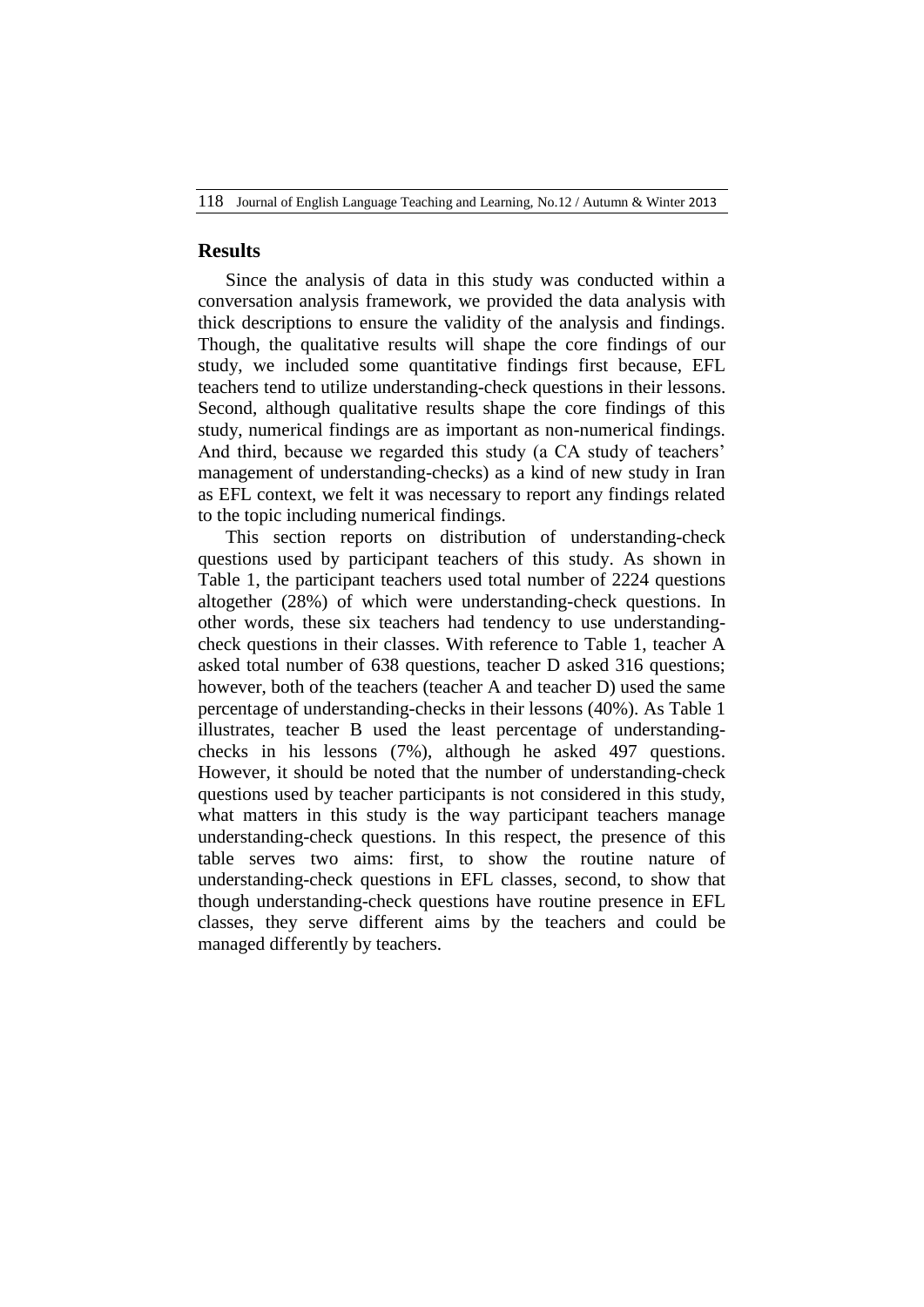| Teachers  | Number of<br>Questions | Understanding<br>Number $(N)$ | Checks<br>Percentage $(\%)$ |
|-----------|------------------------|-------------------------------|-----------------------------|
| TA        | 638                    | 256                           | 40%                         |
| TB        | 497                    | 39                            | 7%                          |
| <b>TC</b> | 186                    | 60                            | 32%                         |
| TD        | 316                    | 127                           | 40%                         |
| TE        | 280                    | 80                            | 28%                         |
| TF        | 307                    | 69                            | 22%                         |
| Overall   | 2224                   | 631                           | 28%                         |

Table 1 *Number and Percentage of Understanding-Check questions*

Concerning the qualitative results of this study, it has been found that teachers are varied in their management of understanding-check questions. In other words, understanding-check questions serve different functions in different sequential environments. The preceding talk is included to show what leads up to the question in three sequential environments and the subsequent talk to show how the questions are managed by the participant teachers. These understanding-check questions extract then constitute a collection of cases subject to detailed scrutiny for the current project.

#### *Activity-Boundary Environment*

Activity boundary is a juncture where a particular lesson segment is drawing to a close, thereby; sectioning transition to the next segment is relevant. Previous research (Waring, 2012) has shown that at activity boundaries, understanding-check questions perform a dual function. First, through use of interrogative forms, teachers provide learners with an opportunity to voice any unresolved understanding problems; thereby, inviting them to engage in checking understanding. Second, it seems that they also serve to launch a possible activityclosing sequence before transitioning to the next activity can take place. In other words, the closing down of the current activity allows for the beginning of the next. As it will be explained in extracts 1 and 2, some understanding-check questions are launched at activity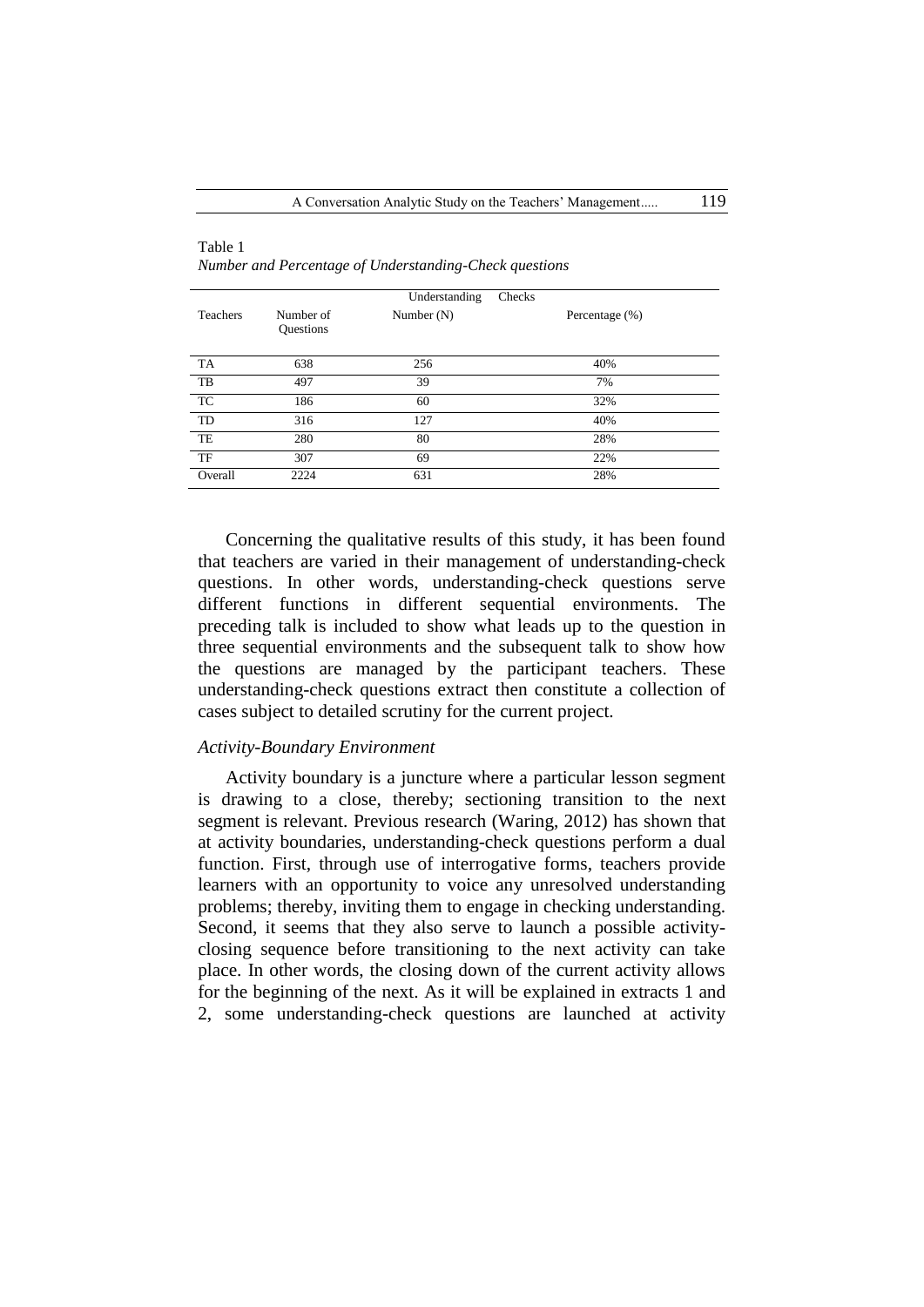120 Journal of English Language Teaching and Learning, No.12 / Autumn & Winter 2013

boundaries, where a prior lesson segment is coming to its completion. As Waring (2012) argued, the sequential slot is prepared for moving on to the next stage. Moreover, most of understanding-check questions found at activity-boundary environment take the syntactic form of *"any question"*, thus; according to Waring (2012) this marks the question as seeking-agenda type items that have not yet been covered, but are related to the current activity.

## **Extract 1 for analysis**

**412 T**  $\uparrow$  you don't pay attention to (...)this po::int, yo::u(...)will fall, over, yea::h? >It's hard **413** to<carry your, back pack, sorry (0.3)" ↑don't make your pack too:: heavy at the **414 to::p**, or bottom" there should be a <u>balance</u> between  $(0.1)$ them,  $\uparrow$ "it's best to keep, **415** the heaviest items, close to your… ba::ck" near to you:::r…back, "yes(…)have **416**  $\longrightarrow$  fun, >that's the only reason to do it<" (0.6) any question::n? (0.4) everything is **417** clear to you? (0.2) yes?= ((L1 raised her hand)) **418 L1 =**excuse me::?**>**Bag?< bagging? °Bagging?°Mea::ns?

In extract 1, the class has been practicing and discussing a reading activity and the teacher has just finished reading and explaining (indicated in line 416) and then the understanding-check question is launched in lines(416) and (417) in which she used the word *"clear"*. The closing nature of teacher's understanding-check question could be seen in teacher's subsequent talk. Note that, In line (417), after the brief (0.2) two-second gap, the teacher explicitly seeks *no problem* via the "*yes?*". The use of the word *"clear"* in teacher's understandingcheck question as well as the second *yes/no* question that she used after a (0.2) two-second gap *"everything is clear to you?"* makes evident her pursuit to secure *no problem* response from the learners that would facilitate transitioning to the next lesson segment. By using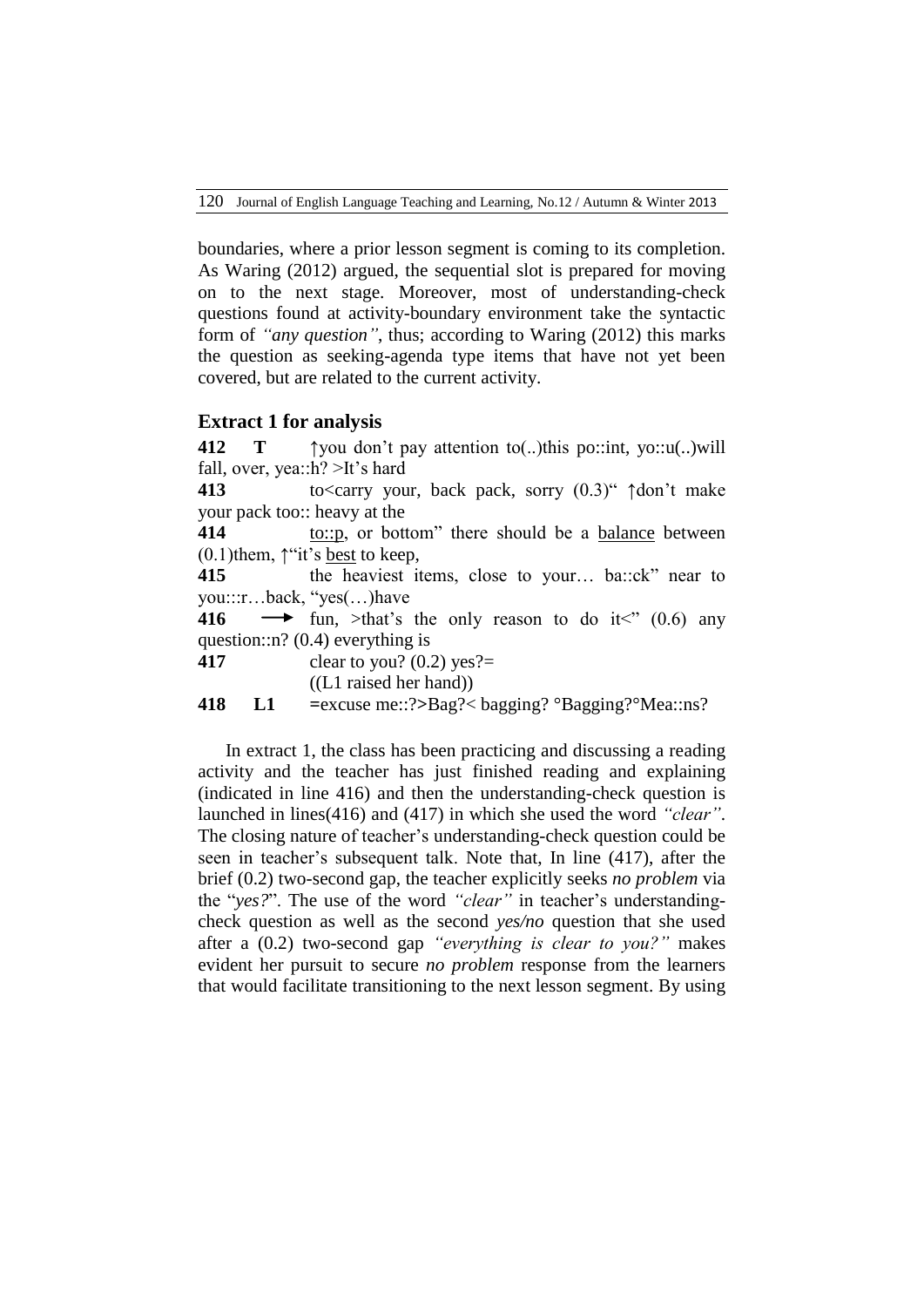this form, it shows that the teacher expects the learners to find all the explanations and activity clear enough not to have any questions.

#### **Extract 2 for analysis**

 **T ↑**aha:: in >January<January fiftee:::nth, ↑very good, ok:: thank you, ↑now talk abou::t >other people's birthdays<, (ideas) your brothers sisters your father  $\longrightarrow$  (...) any question::n?(0.1) No? ((The learners moved their heads to show negation)) **↑**ok:: , page forty two, reading= **L1**  $=$   $\degree$ excuse me $\degree$  eeee today i::s (...) first July::!

**355 T ↑**first?

In extract 2, the teacher has just finished discussing different learners' birthday time (indicated in line 350) and she is about to switch the activity to a new one. The teacher launches her understanding-check question after a short gap marked by  $(...)$  in line (352). Then after (0.1) second gap, the teacher asks another question with *"No?"* in line 352. Note that the format that she uses to ask understanding-check question ("*any question::n?*") is often used in pre-closing sequences (Beckett & Wilkes, 2007). In line (352), after the brief (0.1) second gap, the teacher explicitly seeks *no problem* via use of "No?" Also note that in line 354, after an "*ok:"* the teacher proceeds to close the activity and start a new activity by referring learners to page (42) (indicated in line 353). Besides, teacher's "*ok*" in line 353 as well as the form of understanding-check that she used *"any question"* indicates that she expects no responses from the learners. Moreover, by using "*ok*" the teacher also treats *no problem* response as favorable, which constitutes further evidence for the closing nature of the sequence.

In both of the extracts presented, the possible closing nature of understanding- check question is made evident in the teacher's subsequent talk. In other words, what understanding-check question launch is not only an understanding-check but also a possible activityclosing sequence? However, in the preceding talk, we depict how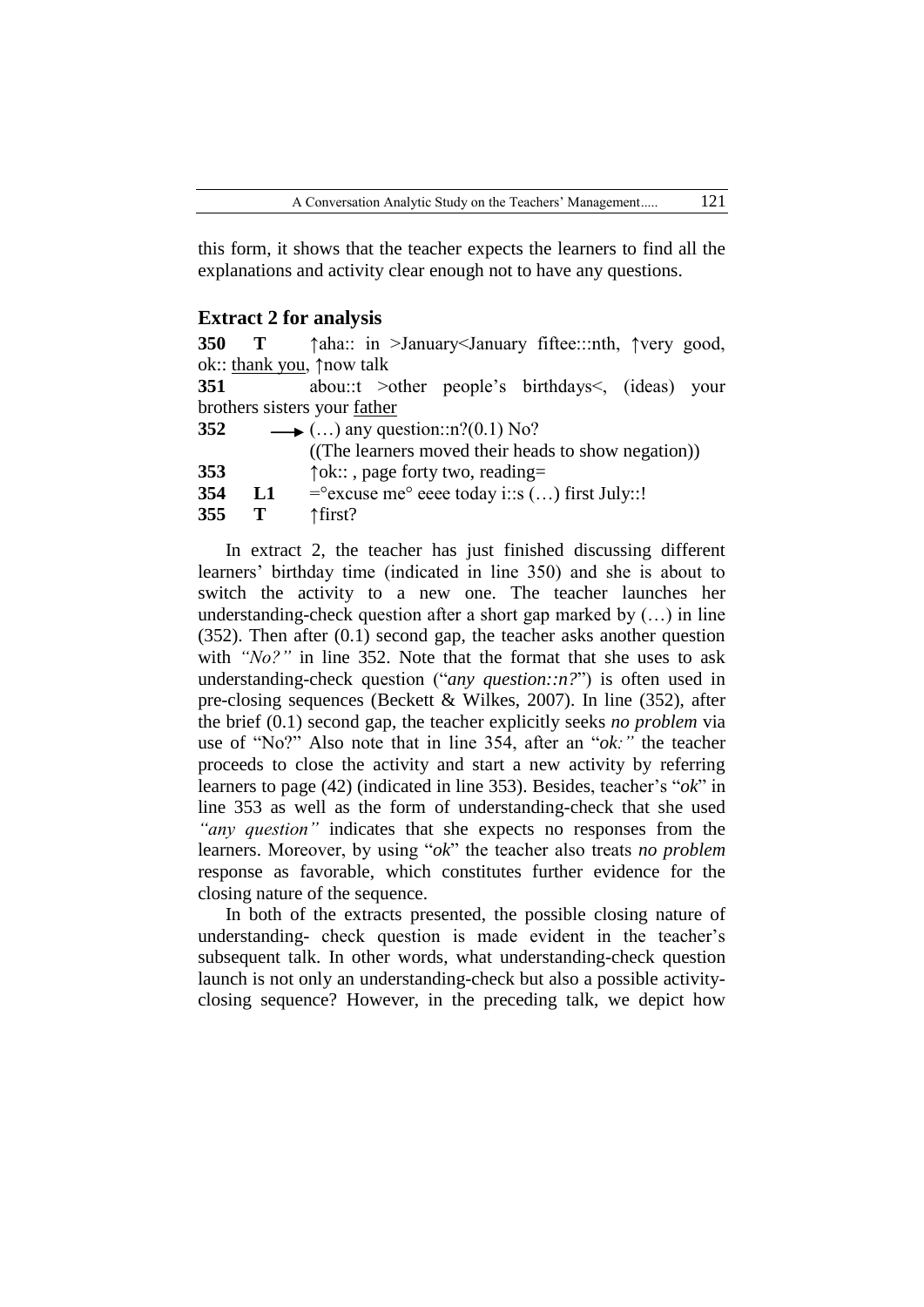understanding-check questions launched in post-instruction and within-activity environments maintain a singular focus on ensuring absolute understanding of the just-given explanation or instruction.

## *Post Instruction/Explanation Environment*

Post-explanation or -instruction is an occasion in which the teacher has already finished explaining a vocabulary or grammatical item or just completed giving instructions for an upcoming activity. Unlike activity-boundary environment in which teachers seem to use more *yes/no* questions in order to check learners' understandings, in postinstruction/explanation environment teachers use a variety of different forms of understanding-check questions. Thereby, while understanding-check questions in activity boundary environment serve two functions of implementing understanding-check as well as possible activity closing, in post instruction environment they seem to have a singular orientation to gauge learners' understandings.

## **Extract 3 for analysis**

**074 T** =  $\uparrow$  although >they< they mean negatively, somehow for example you say that my

**075** father is a workaho::li:c person or I am a workaholic person me:ans I'm working a

**076** lot, ye::s? >For long hours< but somehow a ting یک یعنی ذرهa ting of or a (0.1)

**077** or (0.2) a very small negative meaning is going to be extract from that, °so it's

**078** going to°, listen! when you say I'm workaholic, me::ans you find it a little bit

**079** difficult to do, >you're nagging about that <, so you're nagging you're just (0.3)

**080**  $\longrightarrow$  about that, you don't just like to work long hours(...) Am I clea::::r?=

**081 L2** =yeah=

**082 T ↑**so:: workaholic i::s(…)but some words are neutral::l, for example the word (0.1)

**083** strange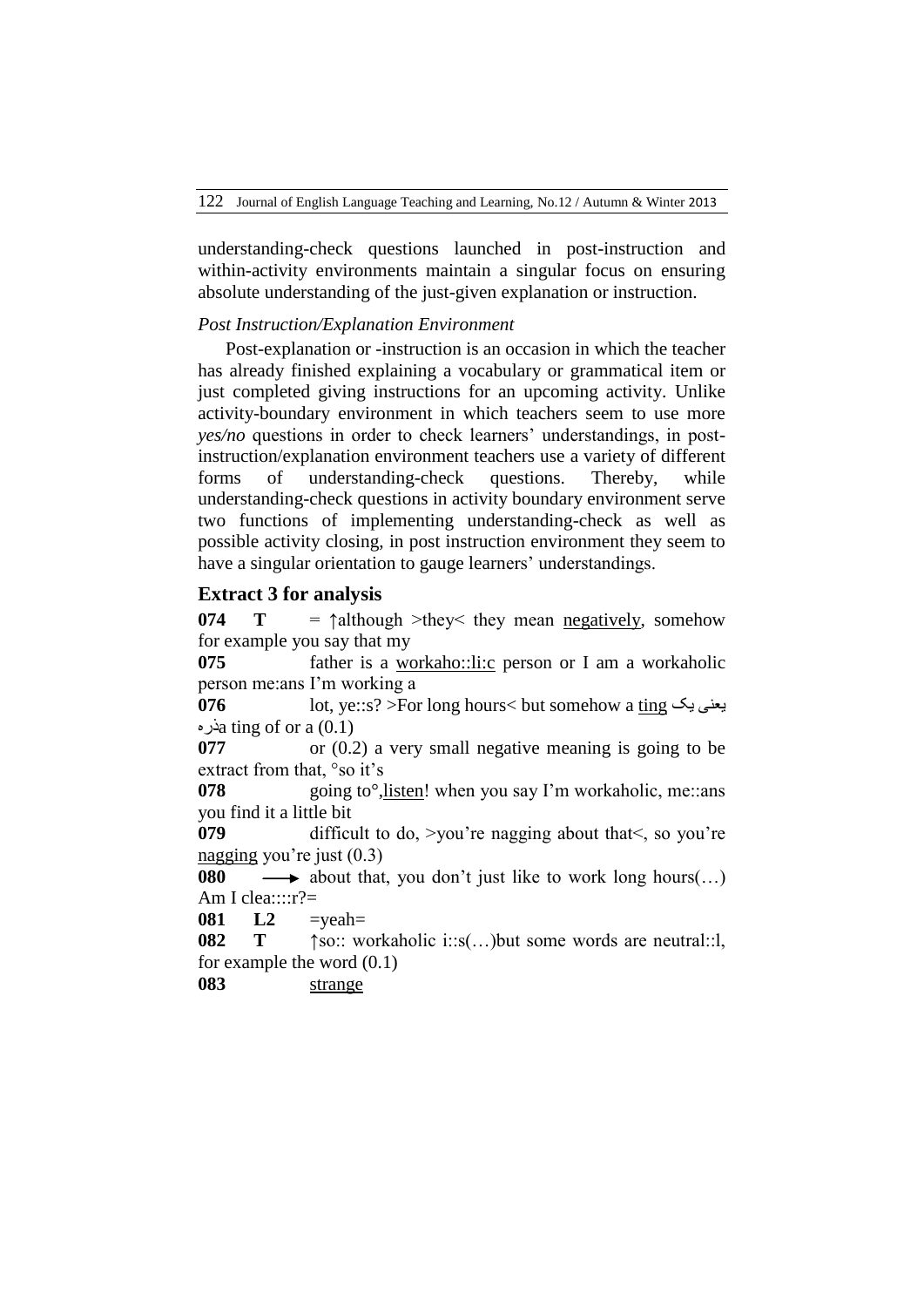In extract 3, the teacher is about to finish his explanations about the meaning of *"workaholic*" for the learners as indicated in lines (074-079). He provides some examples for the learners in order to help them understand the meaning (indicated in lines 074-075). The understanding-check question ("*Am I clear?"*) is launched in line (080) after a short pause marked by (…).Note that, in this extract the teacher does not aim to close the activity and switch to the next one, instead, he aims to check learners' understanding of his previously explained parts. The teacher in this extract demonstrates his pursuit of learner' comprehension by seeking an explicit confirmation of understanding ("*Am I clear?"*). Immediately after the teacher's explanation, several learners utter "yeah", thereby, claiming understanding of teacher's explanations. Note that when the learners answer his understanding-check immediately (marked by  $=$ ), the teacher provides more explanations for the meaning and usage of the word "*workaholic*" in line (082). Also note that, understanding-check question is produced with the direct object ("*Am I clear*") which refers back to just-completed explanation, thus specifying the target of understanding.

Unlike activity-boundary environment, in the extract presented above, the teacher's understanding-check question served one function of gauging learners' understanding of the explained parts through seeking an explicit confirmation of understanding from the learners. In the following extract, another example of teachers' management of understanding-check question in post-instruction environment will be presented.

## **Extract 4 for analysis**

- **130 T** =↑use <u>more</u> or less °adjectives <sup>or that has >more</sup> syllables< and don't end in… y,
- **131** ok?(...) Some adjective::s end in y::, <sup>o</sup>for example<sup>o</sup> what? Prettyok:::?(...) Y ىستش
- **132** ه:::دیگ,pretty for example(0.3) plus er prettier, ok::? (0.3)Even when the word or
- **133** adjective consi::sts of more than one syllabl::e ok::? (0.1)But it ends in y, you can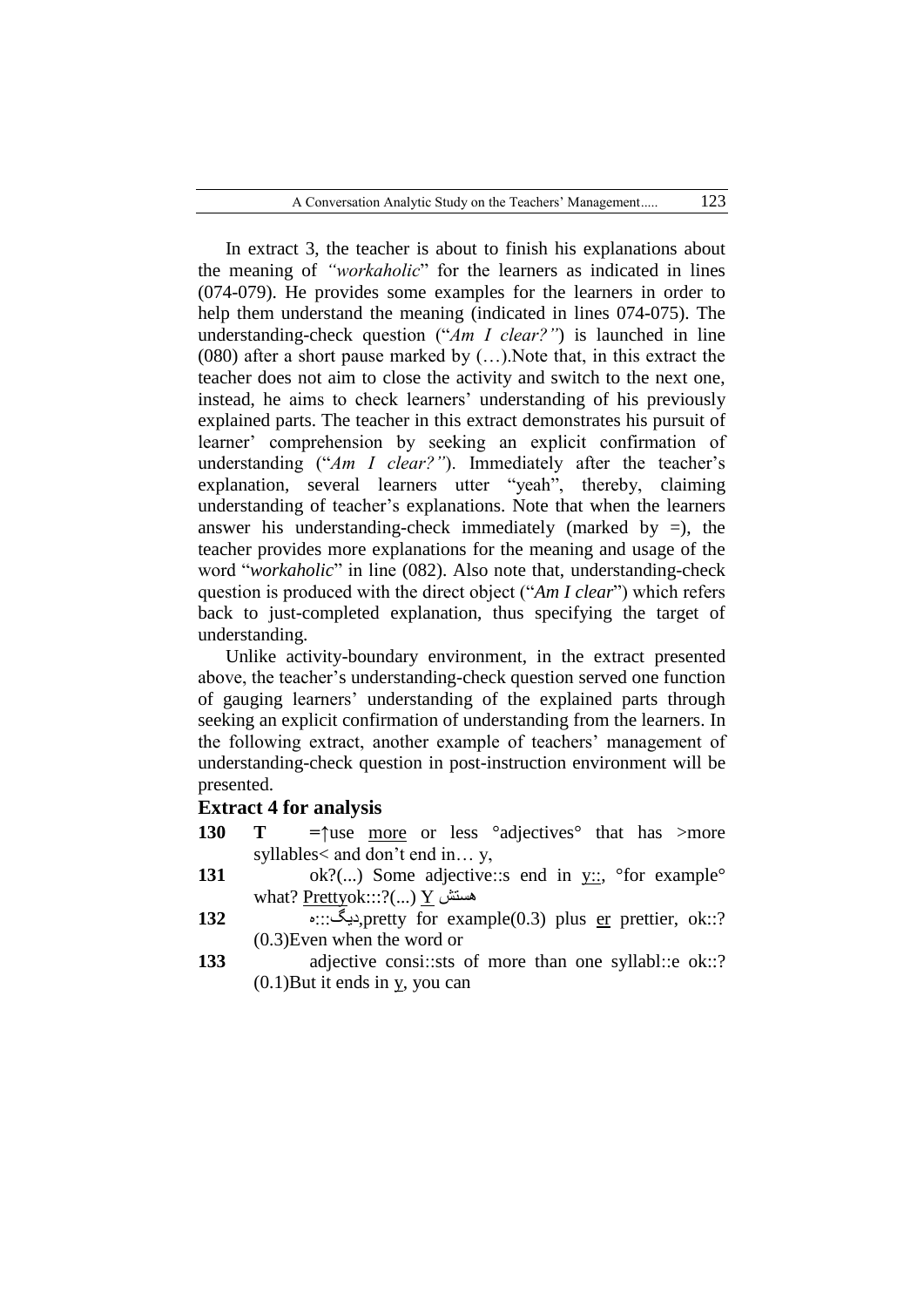| 134 |    | $\rightarrow$ add er in order to change i:: to comparative form, |
|-----|----|------------------------------------------------------------------|
|     |    | oka:: $y()$ Did you g:::t it?(0.1)                               |
| 135 |    | Oka::: $y$ ?(0.4) °pretty°=                                      |
| 136 | L2 | $=$ <sup>o</sup> agai:::n <sup>o</sup> =                         |
| 137 | Т  | $=$ wha::t?                                                      |
| 138 | L2 | again which $( )$                                                |
| 139 | Т  | $again::n? =$                                                    |
| 140 | L2 | [توضيح بدين],ye::s=                                              |
|     |    |                                                                  |

In extract 4, the teacher ended explaining the structure of comparative adjectives with more than one syllable in lines (130-134). Then in line (134), the use of "*oka*::y" by the teacher before launching an understanding-check indicates that the teacher just decided to finish the explanations. Finally, it is after a short gap indicated by  $(...)$  that the teacher launches an understanding-check (line 134) that targets the just-completed explanation with the anaphoric "*it*". Consider that unlike questions containing the negative polarity device *"any"*, this question is designed to seek a *"yes"* response. Note that (0.1) second gap in line (134) is treated by the teacher as implicative of *yes problem*, as seen in his following question (*Oka:::y?*) in line (135) that raises the possibility of "*you didn't get it*". Thus, in line (136) one of the learners shows *yes problem* after (0.4) second gap. Note that teacher's use of "*it*" in understanding-check indicates his aim to check learners' understandings of his just-completed explanations/ instructions and the two gaps  $(0.1)$  and  $(0.4)$  after each of his questions shows that his understanding-check question just serves checking of learners' understandings and do not aim to switch the activity. In other words, learners' *yes problem*s were welcomed in this extract by the teacher.

In both of the extracts presented in post instruction/explanation environment, the teachers pursue a singular goal of ensuring that the just-given explanation or instruction has indeed been adequately understood. Since learners' understanding of instructions is integral to successful task completion, teachers use understanding-check questions in order to check learners' comprehension of just-completed instructions or explanations. In the same way with post-instruction environment, the next following section aims to show teachers'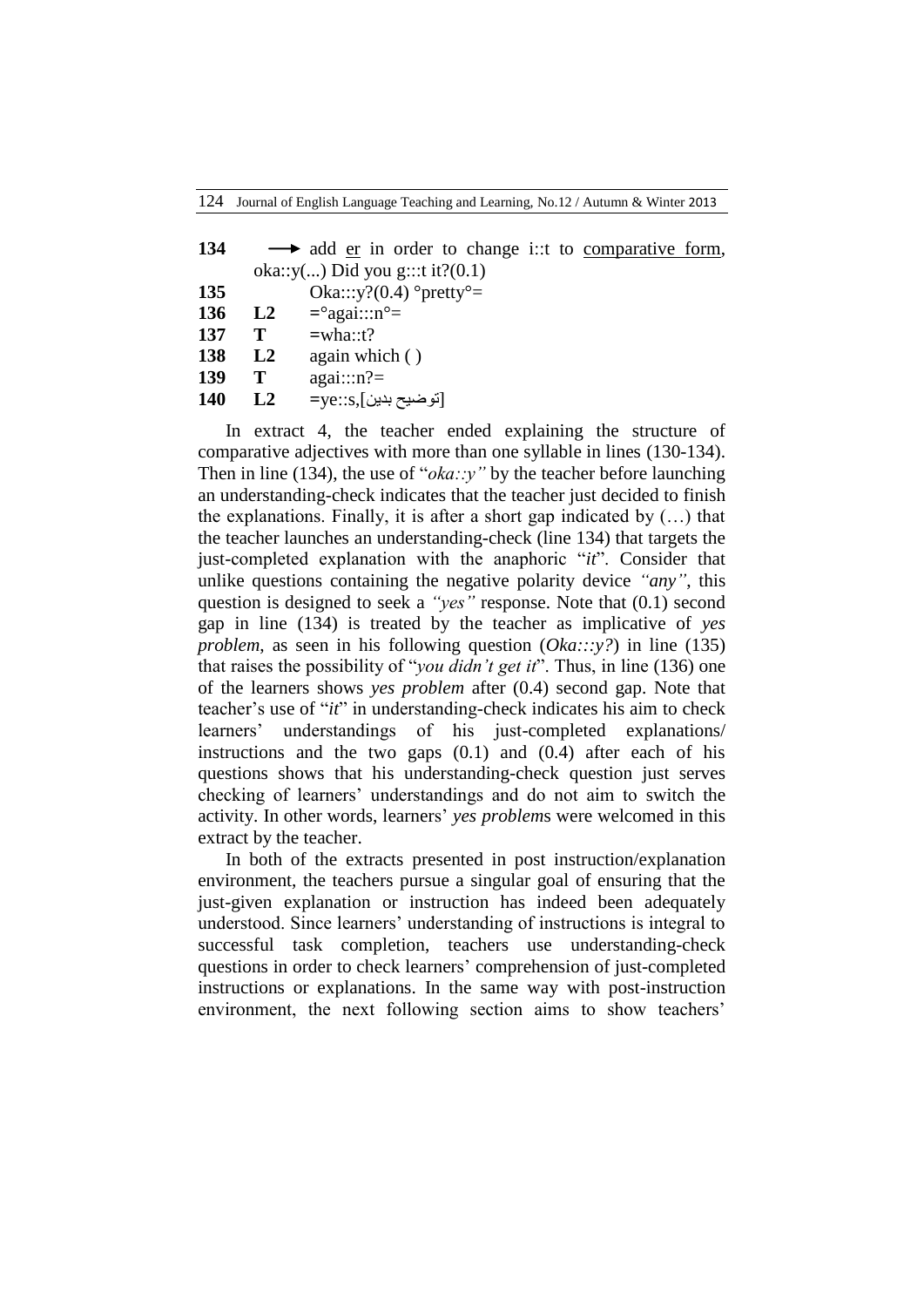singular focus on learners' understanding of the just-given explanation or instruction through their use of understanding-check questions.

#### *Within-Activity Environment*

Apart from activity boundary and post explanation occasions, one of the participant teachers (TB) entered within-activity environment while asking understanding-check question. According to Waring (2012), when it comes to cases that do not fit the general pattern being proposed, they are subject to even closer scrutiny rather than being dismissed as outliers. In the same way, Wootton (1989) argued, "infrequently occurring responses would be as significant as those of frequent occurrence to the task of specifying forms of conversational organization which are in some sense shared and accessible to members of the society under investigation" (p. 243).Within-activity environment is a juncture where the teacher is in the middle of explanation in the activity and during the explanation, s/he uses understanding-check questions. It has been depicted in the previous extracts that teacher's use of understanding-check question served the single function of checking learners' understanding in post-instruction occasion. Therefore, the following extract, taken from teacher B's class shows how in the same way with post-instruction occasion, the teacher uses understanding-check question in within-activity environment.

## **Extract 5 for analysis**

**284 T ↑**yea::h, here the word ones was used to refer to shoes, so  $\delta$ it's $\delta$  an it's a pronoun,

**285** دیگو ضمیره" !soprepare for modest clothing, eee>what about Egypt?< Summer

**286** time is <u>ho:t</u> in Egypt, so pack light clothing but be sure to bring warm clothing

**287**  $\longrightarrow$  that is also °modest°(...) it's clear, (0.2) isn't i::t?=

**288 Ls** = ye::s  $(0.2)$ 

**289 T** "warm weather clothing, if you visit a ma::sque; shoes are definitely out of the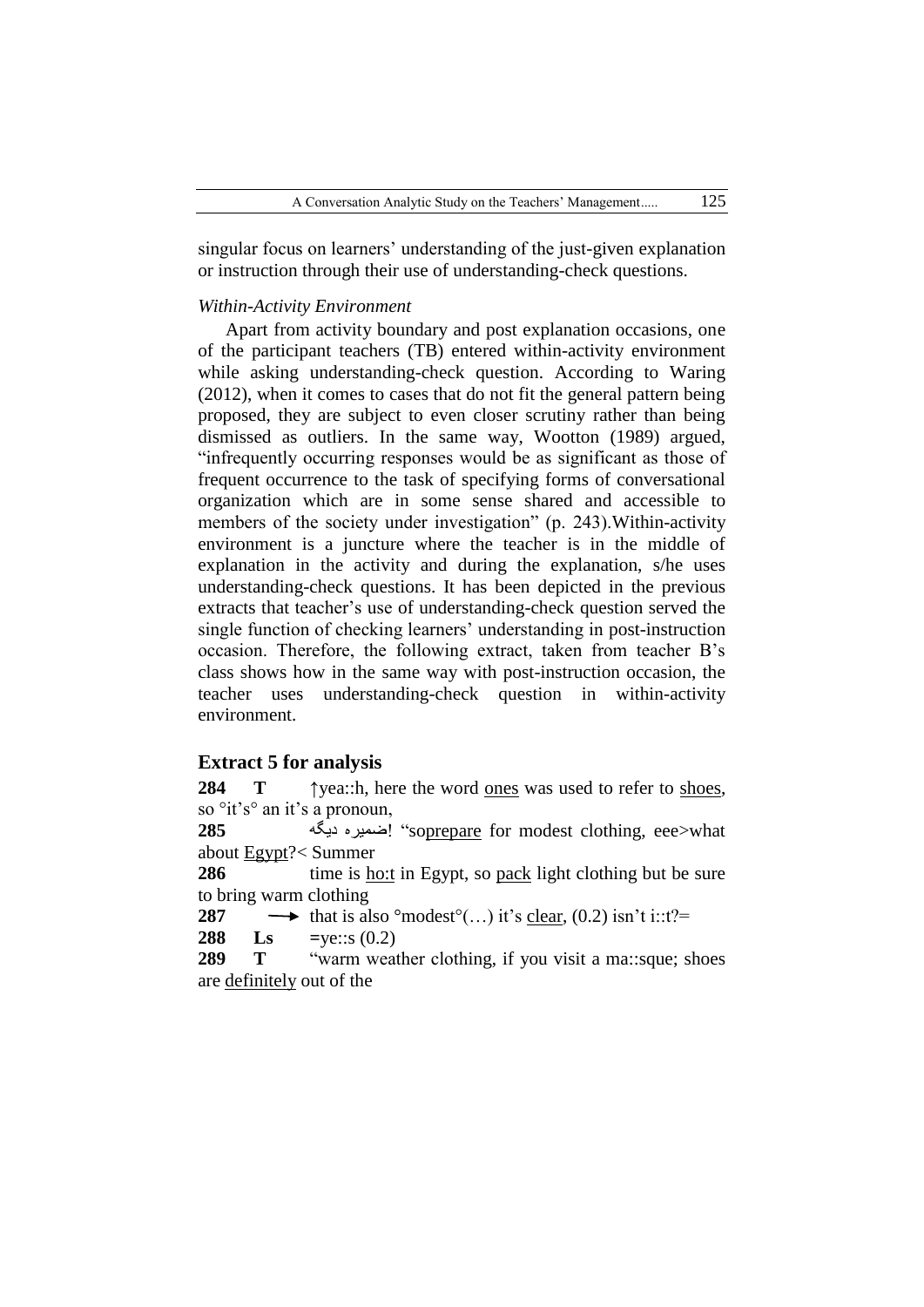126 Journal of English Language Teaching and Learning, No.12 / Autumn & Winter 2013

**290** question, bout of the question is mea: ns? Not plausible or not allowed, ok:::?جای

**291** نیست بحث, نیست مجاز, °shorts° are not allowed or out of question::n, or out of

**292** question, (0.5) for both me::n and women, in masques women should wear a

**293 longer ski::**rts, and a head covering, usually a scarf, and >the upper part of their

**294** arms< should be covered by slee::ves, آستین $\delta$ k:::? sleeves, the upper part of their

**295** a::rms should be:: covered b:y slee:::ves for touri::ng other wo::nderfulsi::ghts or

**296** <sup>•</sup>historical places<sup>°</sup>, causal and comfortable clothing is fine for bo:::theee w men

**297** and >women<, >by wonderful sights< we mean some excellent places, wonderful

**298** sights, sights here means eeeدیدنی اماکن, ok:::? جاىای sights ,دیدنی

In extract 5, the teacher has been reading a short story written in learner's book and the class has been listening to teacher's explanations for each of the sentences. In lines (284) and (285), the teacher tries to help learners understand the reference for each of the propositions mentioned in the reading. The teacher starts his explanations with rising intonation indicated by  $(†)$  in line (284). It is in the middle of her explanations that the teacher launches an understanding-check question in line (287)"*it's clear, isn't it?".* Although the teacher does not finish the activity of reading and explaining the story for the learners, in the middle of her explanations she uses an understanding-check in order to check learners' understandings of her previous explanations. This is indicated in line (289) in which the teacher continues reading the story and provides explanations for the sentences of the story. Moreover, the teacher uses the last word in line (287) in lowered voice "°*modest°"*. Finally, teacher's understanding-check question emerges after a short pause indicated by (…) in line (287). Note that, in this extract, the teacher aims to check learners' understanding of his previous explanations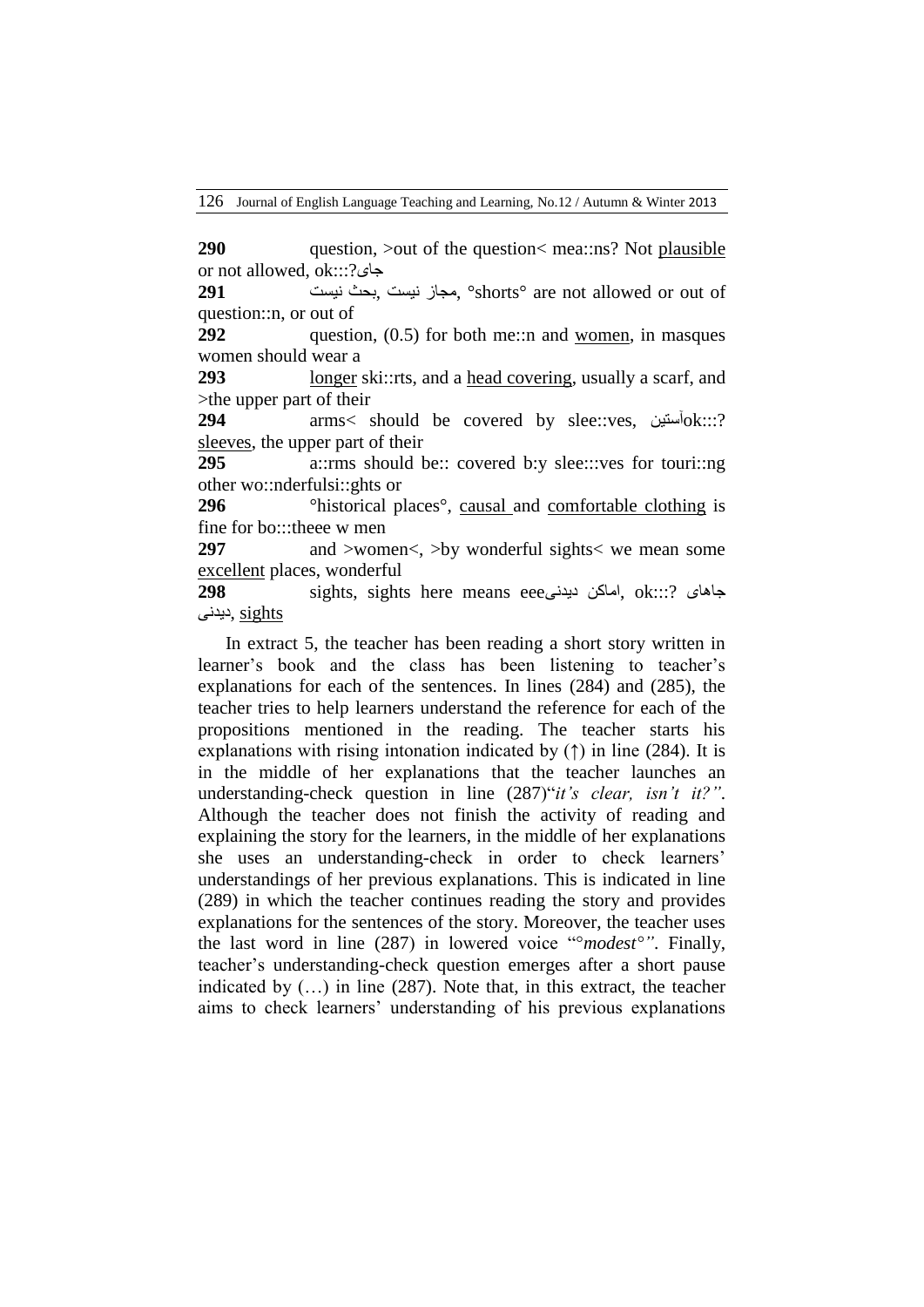and he does not want to switch the activity to serve any closing function. The teacher in this example, demonstrates his pursuit of learner' understanding by seeking an explicit confirmation of understanding "*it's clear, isn't it?*". Also note that, the use of tag question by the teacher in form of understanding-check question shows his pursuit and attempt to check learners' understanding of his previous explanations. This is indicated in line (288), in which learners answered teachers' check of understanding by signaling *no problem*. As it is shown in line (289), the teacher continued explaining the short story.

In this extract, the class has been practicing an activity of reading a story included in their syllabus. When the teacher was in the middle of explanation, she launched an understanding-check in order to check learners' understandings of her previous explanations. Therefore, the extract presented here shows teacher's pursue of a singular goal of ensuring that the just-given explanation or instruction has indeed been adequately understood.

#### **Discussion and Conclusion**

This article has tried to demonstrate how understanding-check questions are managed by EFL teachers in their classes. The analysis of the data attempted to show that teachers' use of understandingcheck questions serves different functions in variant sequential environments or micro-contexts.

Concerning the distribution of understanding-check questions, the quantitative findings based on Table 1 indicates that out of total 2224 questions,6 EFL participant teachers of this study asked 631 (28%) understanding-checks. Unlike the study by Foster and Ohta (2005) which reported low amount of understanding-check questions used by teachers, the quantitative results of this study show that teachers have tendency to check their learners' understandings in the classes. In the same way with the quantitative results of this study, the study by Cabrera and Martinezs' (2001) found that understanding-check questions are common practices in classroom lessons. On the other hand, the qualitative findings of this study showed that teachers tend to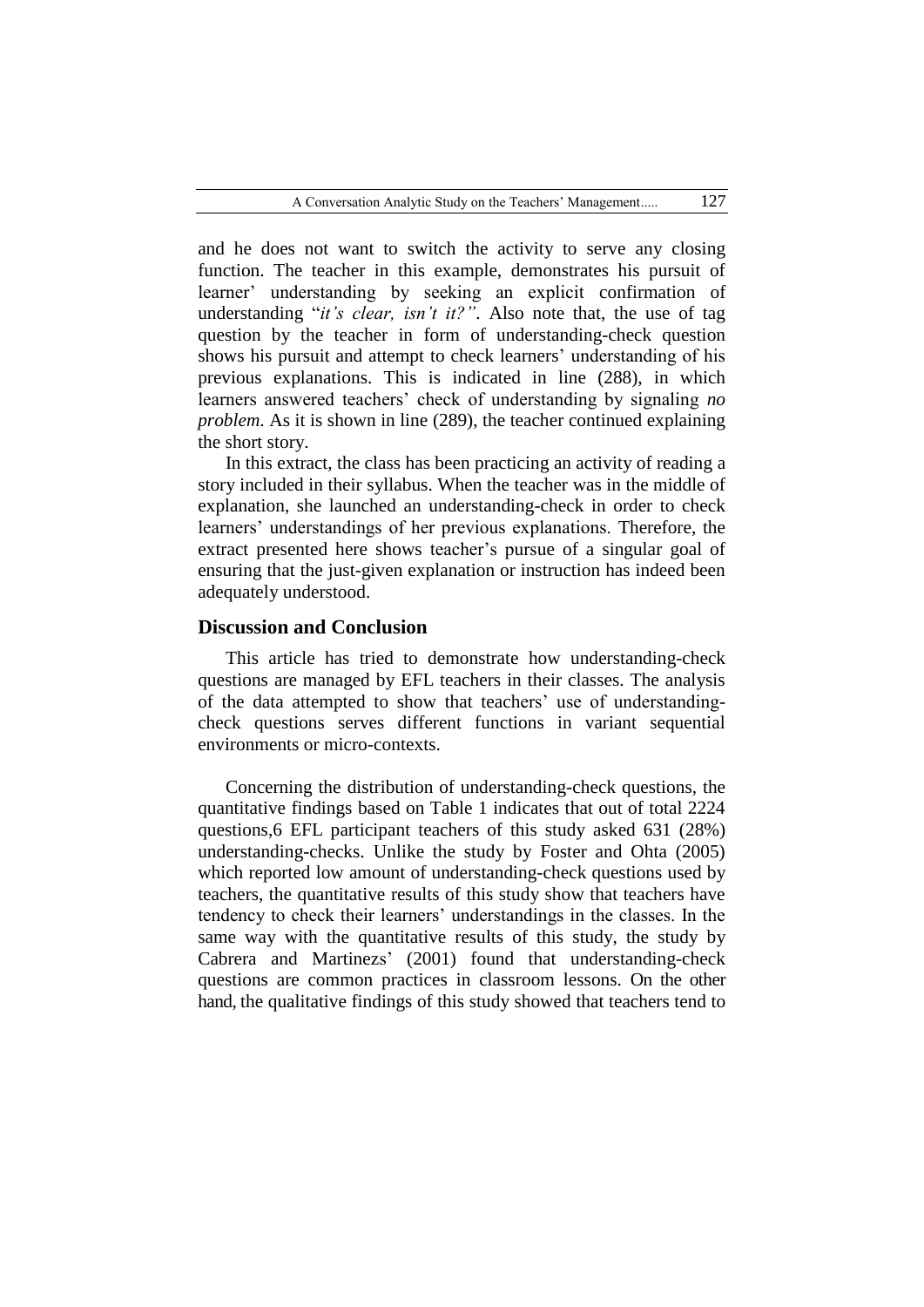128 Journal of English Language Teaching and Learning, No.12 / Autumn & Winter 2013

practice understanding-check questions in three different types of sequential environments in order to check learner's understandings. First, some teachers entered activity-boundary environment where a particular lesson segment is drawing to a close and sanctioning transition to the next segment is relevant. Second, some participant teachers launched their understanding-check questions in postinstruction environment in which the teacher has already finished explaining a vocabulary or grammatical item or just completed giving instructions for an upcoming activity. Finally, the third environment which only one participant teacher entered was within-activity environment in which the teacher was in the middle of explanation and activity and during the explanation; he used an understandingcheck question.

Since the qualitative analysis shaped the core findings of the present study, in the preceding section we discuss the findings concerning the second research question. The major findings of this study showed that teachers' use of understanding-check questions in activity-boundary environment serves the dual function of checking learners' understanding and the possible activity closing. This can be seen in the transition-relevant slot in which these questions are produced, the summative and formulaic nature of the questions and the teachers' subsequent talk that moves closer to activity closing. In the post-explanation and within-activity cases, however, the teachers maintained a singular focus on their check of learners' understandings. As mentioned by Waring (2012), understanding-check questions "are formatted with certain specific targets of understanding and teachers search explicit learner acknowledgment or display of understanding." (P. 24).

Waring (2012) argued that teachers in activity-boundary environments seek two purposes while asking understanding-checks. Through using understanding-check questions, in some cases teachers check learners' understandings and in some other cases, they use understanding-check questions to switch the activities. In the same way, the findings of this study showed that whereas teachers seek learners' understandings in post instruction/explanation environments, in activity-boundary environments they tend to close the sequence through using understanding-checks besides checking learners'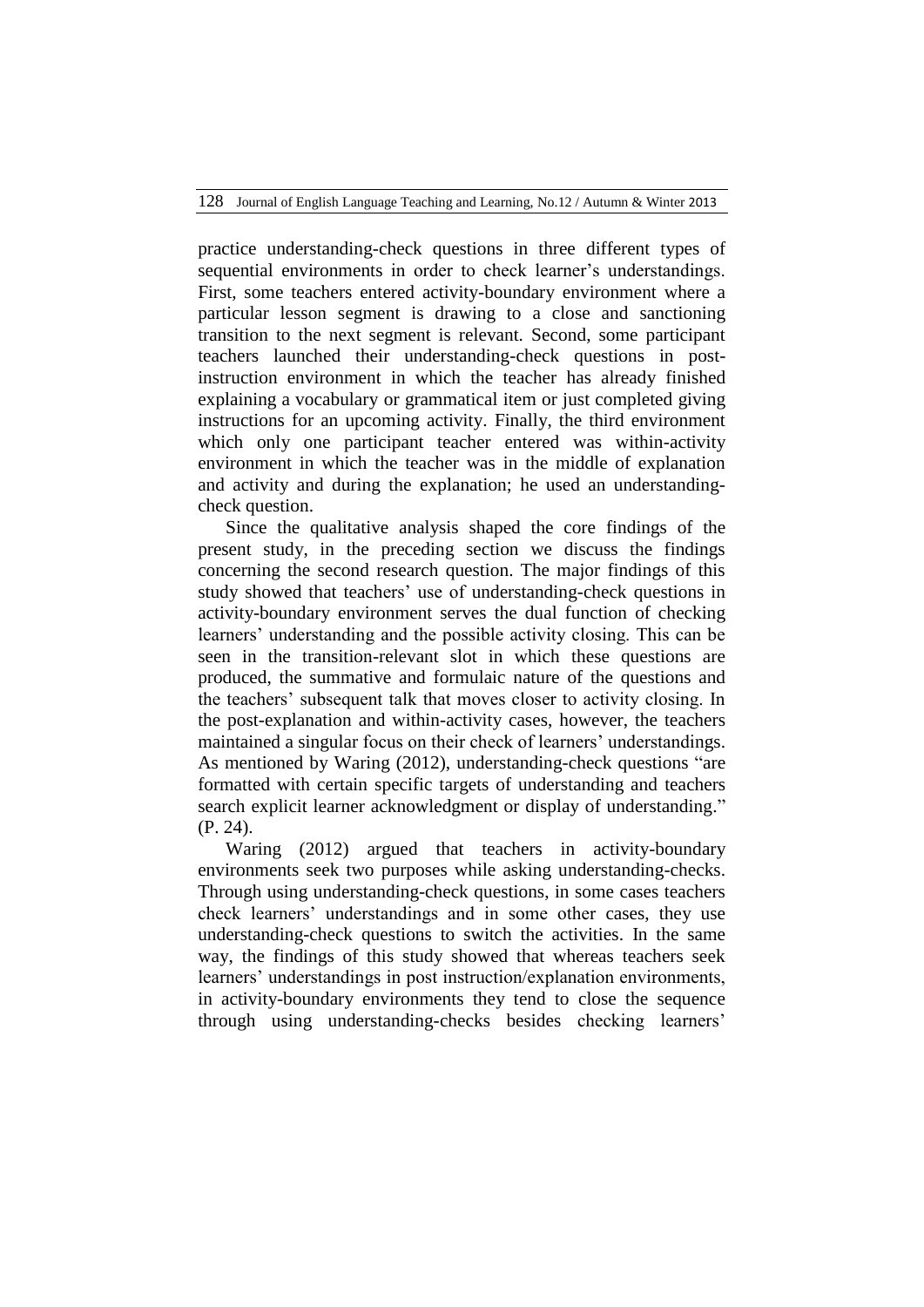understandings. Besides, in within-activity cases, teacher's understanding-checks served the function of checking learners' comprehension.

While Extracts 1 and 2 in this study deal with teachers' management of understanding-check questions in activity-boundary slots, Extracts 3 and 4 deal with teachers' understanding-check questions in post instruction/explanation environments. As illustrated in Extract 1, teacher's understanding-check question shows her pursuit for *no problem* response in order to facilitate transitioning to the next lesson segment. In other words, teacher's use of words to form the understanding-check and the following questions such as *yes/no* questions which she used after such question confirm that the teacher in this extract expects her learners to signal *no problem* and to have no questions thus she can close the discussion and activity. As Sacks (1987) argued, the answer to *"yes questions"* expected to be "*yes"* however; the answer to *"no questions"* such as *"any questions?"* expected to be *"no"* even in ordinary conversation. Additionally, responses to *yes/no* questions, according to Raymond (2003), also exhibit a type-conformity. In other words, those *yes/no* questions which begin with *yes/no* are preferred over those that do not. In the same way, in extract 2, the teacher explicitly seeks to hear *no problem* from his learners via usage of *yes/no* question; therefore, the teacher treats learners' *no problem* response as favorable, which constitutes further evidence for the closing nature of the sequence. Through launching *yes/no* question after understanding-check question, the teacher implicitly conveyed to the learners that he seeks *no problem* from the learners. Likewise, Koshik (2002) found that *yes/no* questions are used by teachers in second language writing conferences to convey negative assertions. However, the findings in this study occurred in activity-boundary occasion show that teachers use *yes/no* questions following their understanding-checks to convey their expectancy for *no problem* response from the learners in order to move on to the next activity. The form of question which the teacher used in Extract 2 shows that there creates an agreement between the questioner (teacher) and the answerers (learners) of to operate agreement to move on to the next activity. In Extract 3, teacher aims to check learners' understanding of his previous explanations and he does not want to switch the activity to serve closing function. The teacher in this example, demonstrate his pursuit of learner's understanding by seeking an explicit confirmation of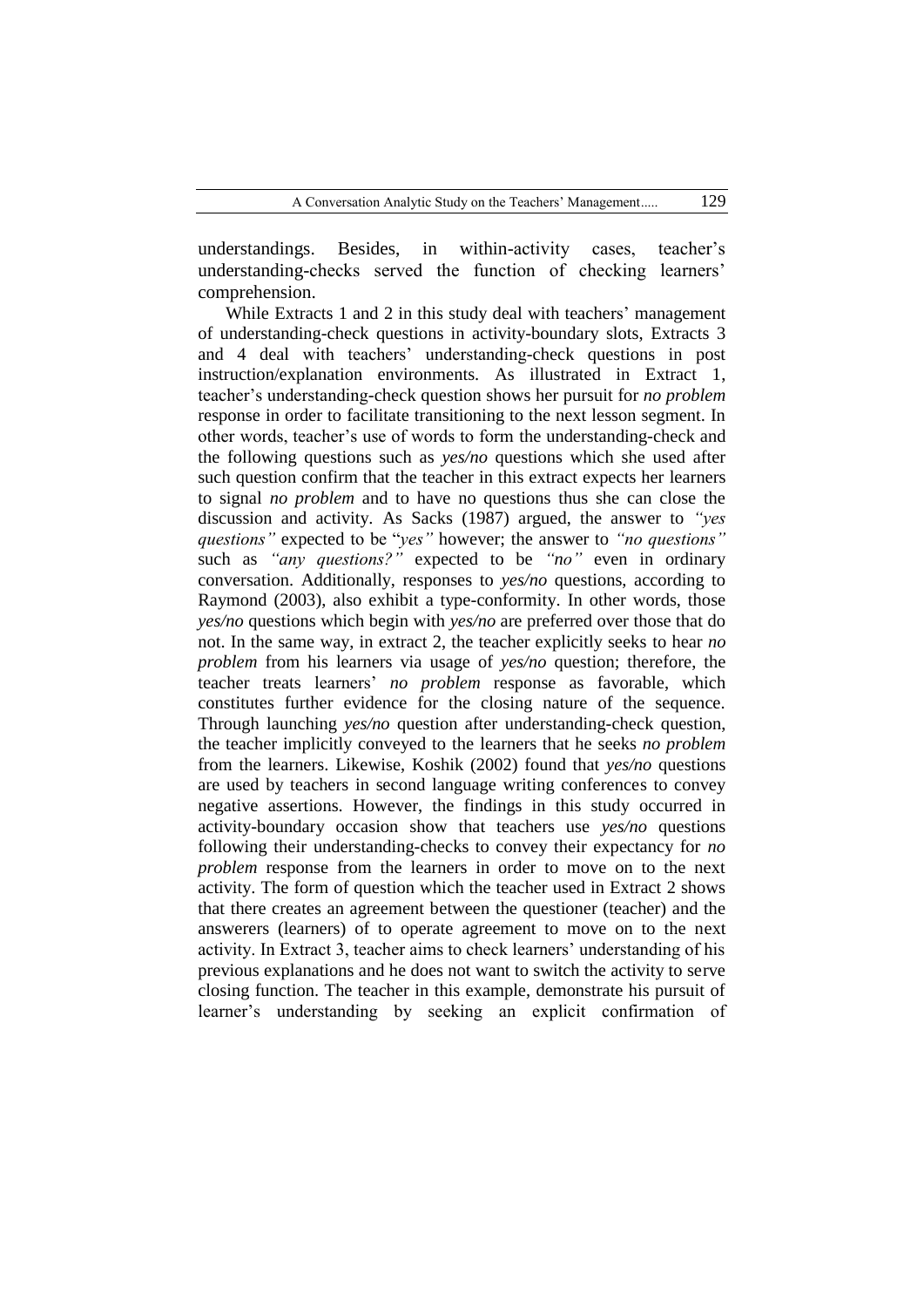understanding through use of the direct object which refers back to the just-completed explanation, thus specifying the target of understanding. Finally, in Extract 4 and 5, teachers' understanding-checks followed by two gaps indicates that the teachers treated learners' silence as signal of *yes problem*. Therefore, teachers' understanding-checks aim to check learners' understandings of their just-completed explanations/instructions and do not aim to switch the activity. Moreover, unlike the questions containing the negative polarity device "any"; Koshik (2002), this question is designed to seek a yes response.

To sum up, micro-analyses of the extracts demonstrated that while in post instruction/explanation occasion teachers produced understandingcheck questions to check learners' understandings; in activity-boundary occasions teachers used understanding-check questions not only to check learners' understanding but also to switch the activity and move on to the next one. In the same way with post-instruction environment, in withinactivity environment teachers used understanding-checks to check learners' understandings. In this respect, they conveyed their expectations for *no problem* to their learners through their use of understandingchecks.

The findings of this study have implications for research into teacher questions and more specifically teachers' understanding-check questions. Through detailing the use of understanding-check questions in performing possible activity closing and checking comprehension, the findings of this study extends the existing work on the functions of understanding-check questions. In addition, the information about teachers' understanding-check questions will help the teachers become aware of all the possibilities in deciding the appropriate interactional practices during interaction with learners. In other words, this study tried to provide the opportunities for the teachers to be aware of their practice of checking learners' understandings. Besides, the findings of this study contribute to the literature on teacher questions in second language pedagogy. As stated, teachers' understanding-check questions can accomplish different interactional tasks or functions in different sequential environments. Finally, understanding the double function of understanding-check questions at activity boundaries allows for removal of some sources of ambiguity in teacher questions, and that understanding can become the basis for modifying instructional practices.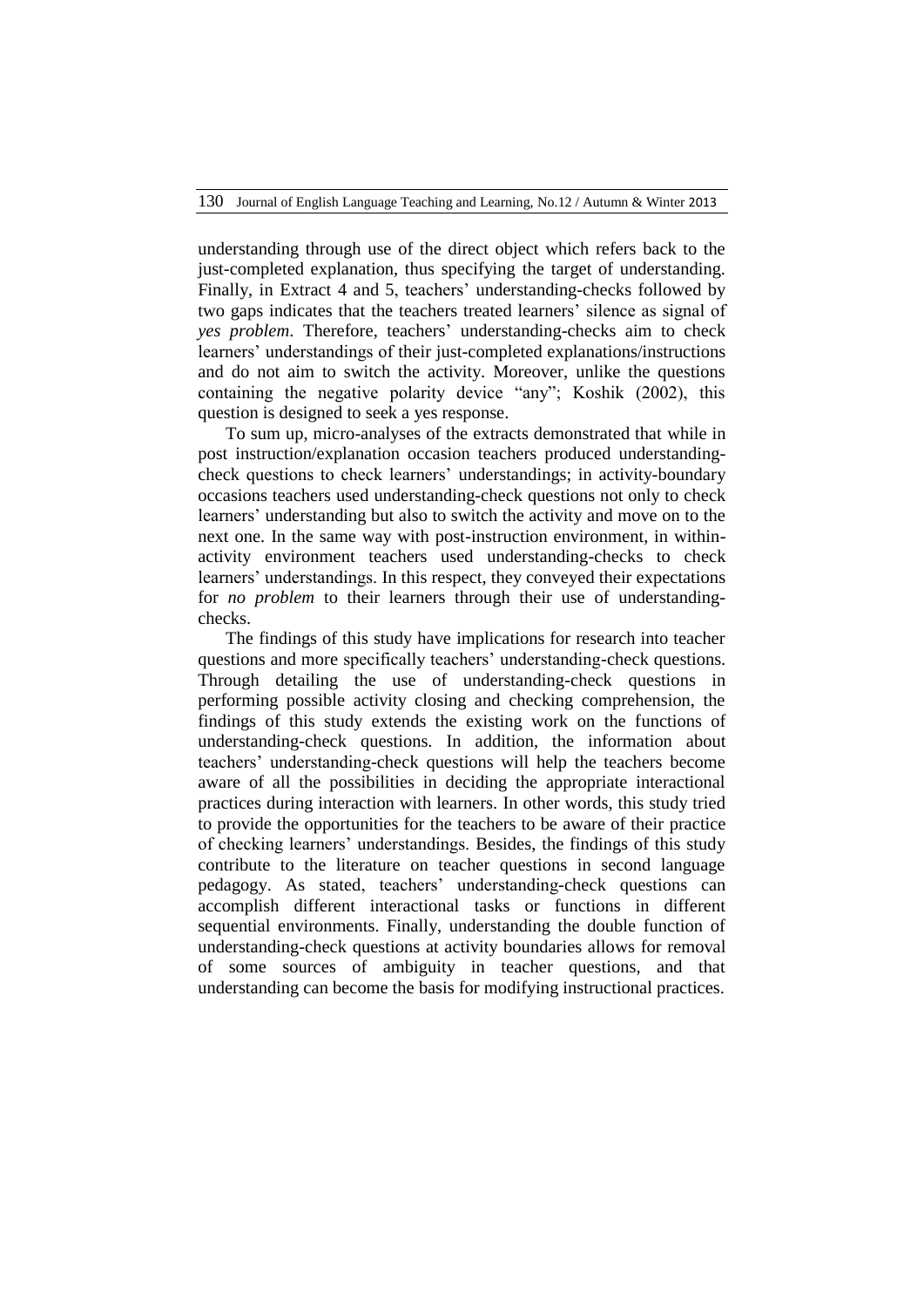#### **References**

- Brock, C.A. (1986). The Effects of Referential Questions on ESL Classroom Discourse. *TESOL Quarterly*, 20, 47 – 5.
- Cabrera, M. & Martinez, P. (2001), the Effects of Repetition, Comprehension Checks and Gestures on Primary School Children in EFL Situation. *ELT journal*. 55(3).
- Dalton-Puffer, C., & Smit, U. (eds.) (2007) *Empirical perspectives on CLIL classroom discourse.* (pp. 7-24). Frankfurt: Lang.
- Donato, R. (2000). Sociocultural contributions to understanding the second language classroom, In J.P. Lantolf (ed.) *Sociocultural Theory and Second Language Learning* (pp.25-40). Oxford University Press.
- Ellis, R.(2008). *The Study of second language acquisition*. (2nd ed.). Oxford: Oxford University Press.
- Foster, P, & Ohta, A. (2005). Negotiation for meaning and peer assistance in second language Classrooms. *Applied Linguistics*, 26(3), 402-430.
- Gass, S. (1997). *Input, interaction and the second language learner*. Mahwah, N. J.: Lawrence Erlbaum.
- Gibbons, P. (2003). Mediating language learning: Teacher interactions with ESL students in a content-based classroom. *TESOL Quarterly, 37(2),* 247–273.
- Heritage, J., Robinson, J., Elliott, M., Beckett, M., & Wilkes, M. (2007). Reducing patients' unmet concerns in primary care: The difference one word can make. *Journal of General Internal Medicine*, 22, 1429–1433.
- Hutchby, I., & Wooffitt( 1998). *Conversation Analysis*. Cambridge, England: Polity Press.
- Jefferson, G. (1983). Notes on some orderliness of overlap onset. Tilburg, Netherlands: Tilburg Papers in Language and Literature No. 28.
- Johnson, K.E. 1995. *Understanding communication in second language classrooms*. New York NY: CUP.
- Kasper, G. (2009). Locating cognition in second language interaction and learning: Inside the skull or in public view? *International Review of Applied Linguistics*, 47, 11–36.
- Kasper, G., & Wagner, J. (2011).A conversation analytic approach to second language acquisition. In D. Atkinson (Ed.), *Alternative*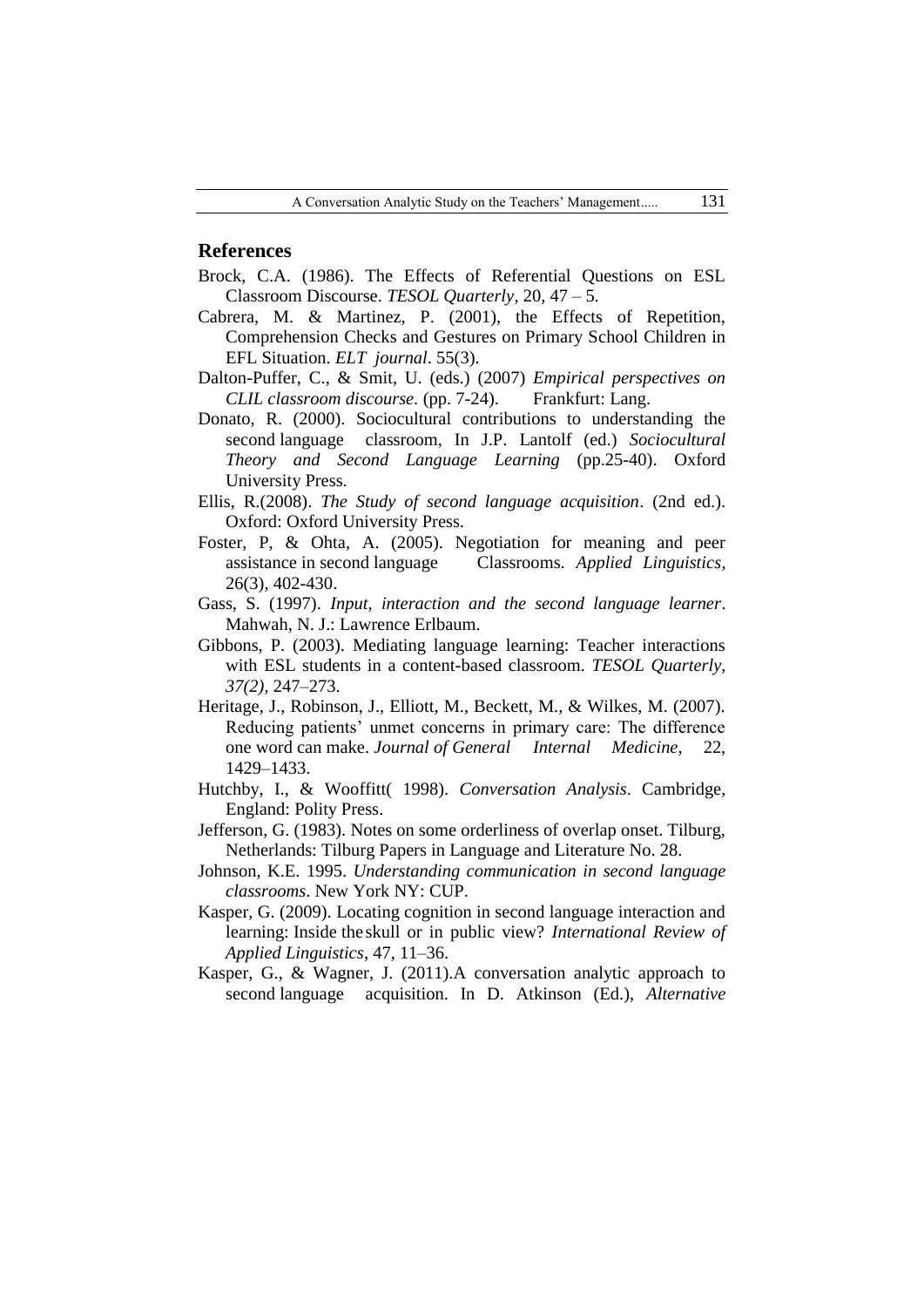*approaches to second language acquisition* (pp.117–142). NewYork, NY: Routledge.

- Kim, Y. (2010). Scaffolding through questions in upper elementary ELL learning. *Literacy Teaching and Learning, 15,* 109-137.
- Koshik, I. (2002). A conversation analytic study of yes/no questions which convey reversed polarity assertions. *Journal of Pragmatics*, 34, 1851–1877.
- Lee, Y.A. (2006). Respecifying display questions: Interactional resources for language teaching. *TESOL Quarterly,* 40(4), 691–713.
- Long, M. (1983). Native speaker/non- native speaker conversation and the negotiation of meaning. *Applied Linguistics, 4,* 126–41.
- Long, M. (2007). *Problems in SLA*. Mahwah, NJ: Lawrence Erlbaum.
- Long, M.,& Sato C.J. (1983). Classroom foreigner talk Discourse: forms and functions of teacher's questions in Seliger and M.H. Long (eds). *Classroom – oriented research in second language acquisition*. (PP.268 – 285) Rowley, MA: Newbury House.
- Musumeci, D. (1996). Teacher–learner negotiation in content-instruction: communication at cross-purposes. *Applied Linguistics*, 17(3), 286– 325.
- Raymond, G. (2003). Grammar and social organization: Yes/no interrogatives and the structure of responding. *American Sociological Review*, 68, 939–967.
- Richards, J. C., & Lockhart, C. (1996).*Reflective teaching in second language classrooms*. Cambridge, England: Cambridge University Press.
- Psathas, G. (1995). *Conversation analysis: The study of talk-ininteraction*. Thousand Oaks, CA: Sage.
- Sacks, H. (1987).On the preferences for agreement and contiguity in sequences in conversation. In G. Button & J. R. E. Lee (eds.), *Talk and social organization* (pp. 54–69). Clevedon, England: Multilingual Matters.
- Seedhouse, P. (2004). *The interactional architecture of the language classroom: A conversation analysis Perspective.* Blackwell Publishing: University of Michigan.
- Shomoossi, N. (2004). The effect of teachers` questioning behavior on EFL Classroom interaction: A classroom research study. *The Reading Matrix*, 4(2).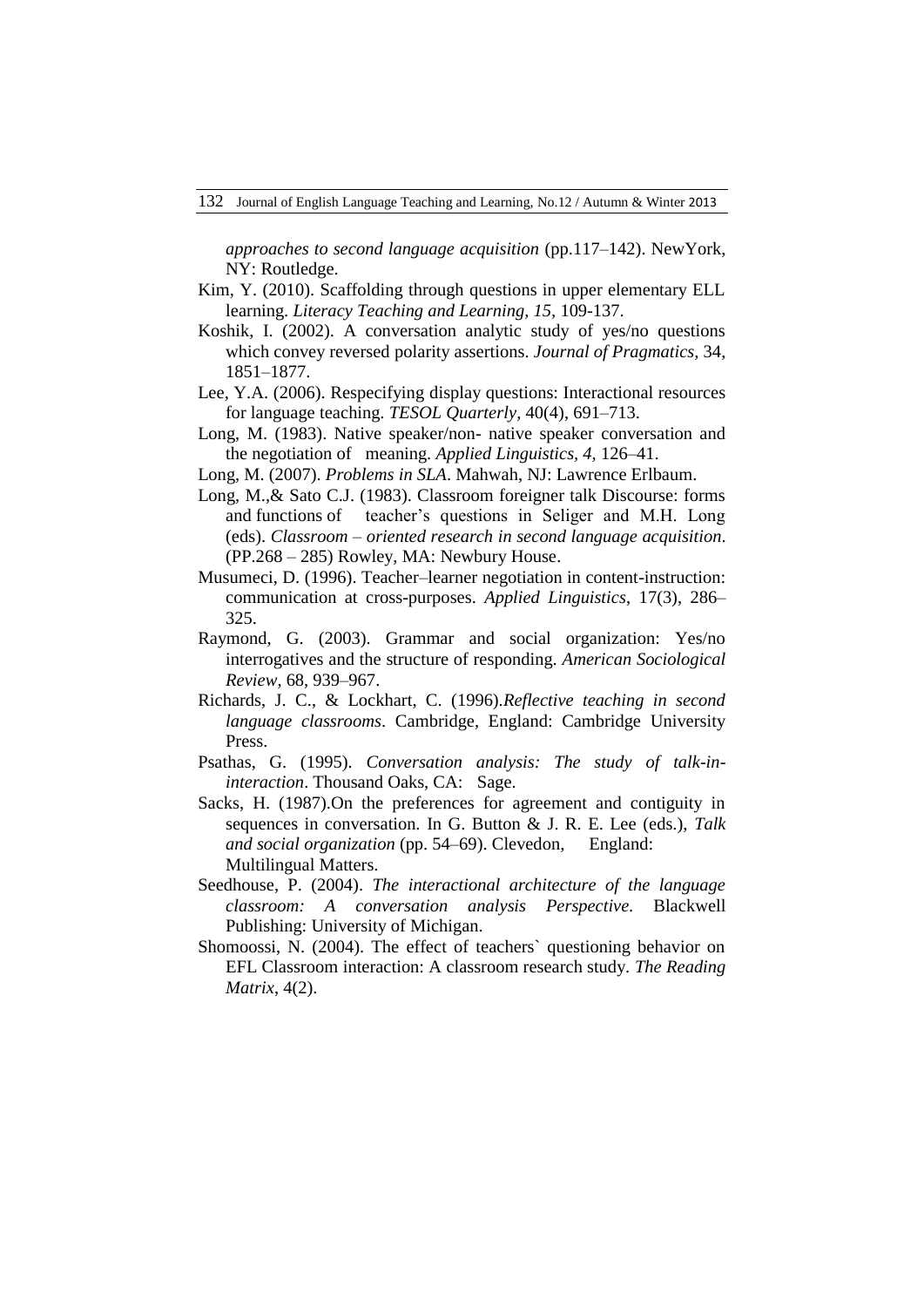- Ten Have, P. (2007). *Doing conversation analysis*. Thousand Oaks, CA: Sage.
- Thompson, J. (1997). Training teachers to ask questions. *ELT Journal*, 51, 99–105.
- Ur, P. (1996). *A course in language teaching: Practice and theory*. Cambridge: Cambridge University Press.
- Wajnryb, R. (1992). *Classroom observation tasks: A resource book for language teachers and trainers*. Cambridge, England: Cambridge University Press.
- Walsh, S. (2006).*Investigating classroom discourse. Cambridge*. Cambridge, England: Cambridge University Press.
- Walsh, S. (2013). Conversations as space for learning. *International Journal of Applied Linguistics*, 2(2), 1-20.
- Waring, H. Z. (2012). Any Questions?: Investigating the Role of Understanding-Checks in Language Classrooms. *TESOL Quarterly*.
- Waring. H. Z. (2013). How was your weekend?: developing the interactional competence in managing routine inquiries. *Language Awareness.* 22(1), 1–16.
- Wong, J., & Waring, H. Z*.* (2010).*Conversation analysis and second language pedagogy*: *A guide for ESL/ EFL teachers.* New York: Routledge.
- Wootton, A. J. (1989). *Remarks on the methodology of conversation analysis. In D. Roger & P. Bull (Eds.), Conversation: An interdisciplinary perspective* (pp. 238– 258). Philadelphia, PA: Multilingual Matters.